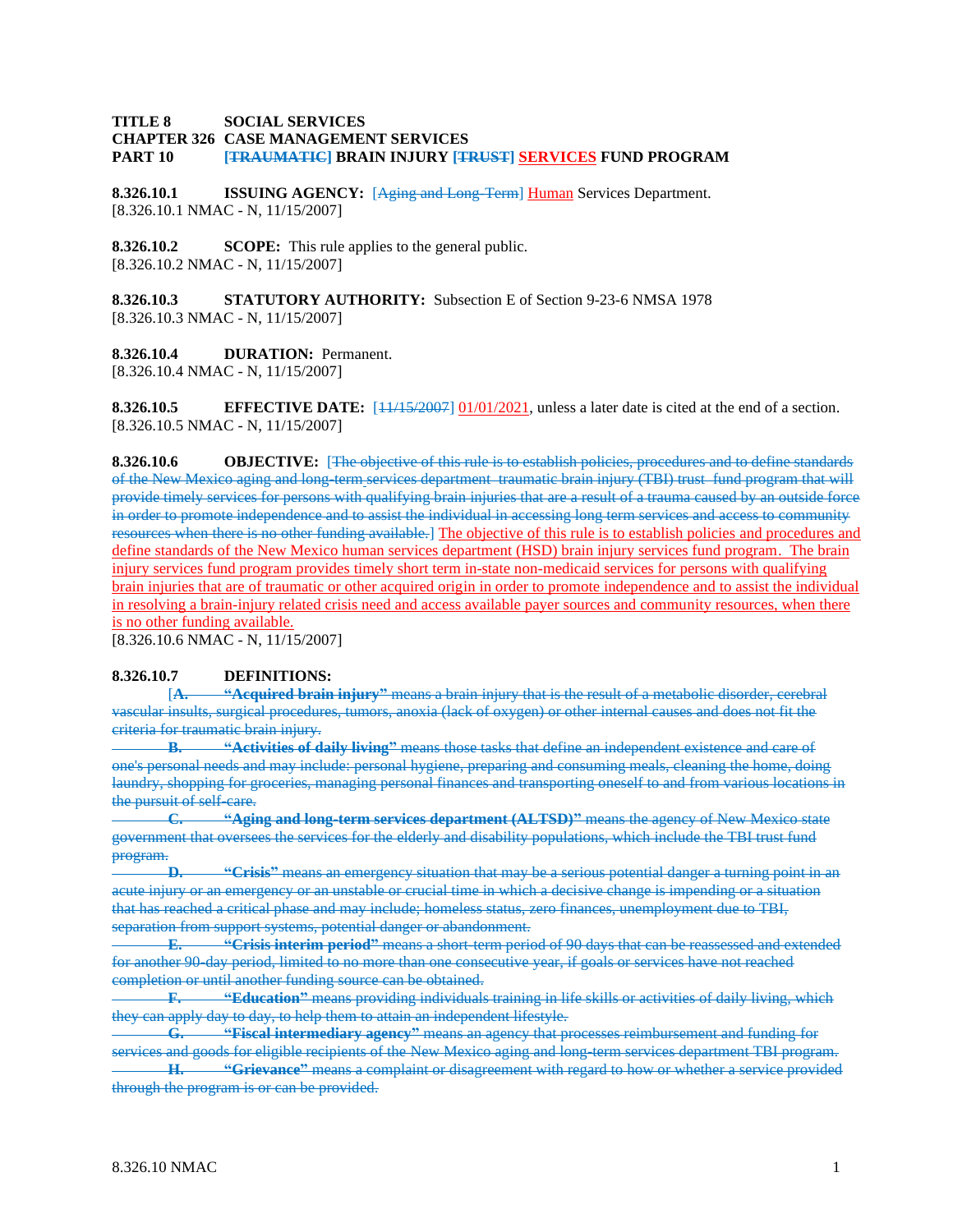**I. "ICD 9 code"** means an International Code of Diseases diagnosis assigned to a traumatic brain injury, which has been obtained from and documented in writing by a duly licensed physician or psychologist. **J. "Imminent"** means a pending crisis that is bound to happen with a clear and present danger to the health and safety of a person who has sustained a traumatic brain injury and who has exhausted all available resources.

**K. "Independence"** means the ability to live and perform activities of daily living with little or no assistance from others and to access available community resources.

**L. "Individual"** means an individual who has been approved for services in the TBI program through an application process and who has provided medical documentation of an appropriate ICD9 code.

**M. "Individual living plan"** means a written individualized plan with definite goals and strategies to accomplish that are aimed at assisting an individual in achieving strategies that lead to eventual independence including goals, measurable objectives, contact, progress, referrals, outcome of services and other payor resources. All TBI services must be in the ILP, service coordinator, life skills and crisis interim.

**N**. **"Interim"** means an intervening time defined by the TBI program as temporary, transitional services within a defined period with a definite goal.

**O. "Legal resident of New Mexico"** means a person residing in New Mexico at the time of application.

**P. "Life skills coach"** means a person who provides training in activities of daily living for TBI individuals that aids in their return to a lifestyle where they function as independently as possible.

**Q. "Limited service coordination"** means contact between the service coordinator and the individuals once a month either face-to-face or by telephone to monitor status of crisis interim services or life skills coaching, which continue after the "active" period to ensure the continuity and completion of specific limited services.

**R. "Payor of last resort"** means a source of funding for TBI program services that is not to be used until all other possible payor sources have been denied or exhausted.

**S. "Residency"** means that a person must be a legal resident of New Mexico and must be able to produce documentation of a physical location of New Mexico and not reside in an institution or be in the process of being institutionalized.

**T. "Risk"** means a possible loss or injury, a dangerous element or factor or a degree of probability of loss.

**U. "Self-determination"** means the right of individuals to make decisions that direct the path their life follows in regard to medical, financial and all other matters.

**V. "Service coordination"** means the coordinating of goods and services and the referring of community resources available for delivery to individuals through the use of an individual living plan (ILP). **W. "Short-term"** means an intervention period with beginning and end points within which the trust

fund may be used to prevent or alleviate a crisis situation until circumstances stabilize or other funding is obtained.

**X. "Traumatic brain injury (TBI)"** means an insult to the brain from an outside physical force that may or may not have produced a diminished or altered state of consciousness. The term applies to open or closed head injuries resulting in an impairment of cognitive ability and/or physical functions but not necessarily both. Impairments in one or more areas such as: cognition; language; memory; attention; reasoning; abstract thinking; judgment; problem-solving; sensory; perceptual, and motor abilities; psychosocial behavior, physical function, information process and speech. Impairments may be either temporary or permanent and may cause partial or total functional disability and/or psychosocial disorientation.

**Y. "TBI crisis interim services"** means services for individuals that are critical when there has been a sudden change in the course of the medical, psychological or physical condition of an individual diagnosed with TBI or when there is an imminent risk to an individual's health and safety.

**Z. "TBI formulary"** means the list of medications approved by the TBI trust fund for treatment of the TBI and related conditions, which are listed as: brand name medications; generic name medications and category of medications. Access to this formulary is through TBI service coordinators.

**AA. "TBI trust fund program"** means a short-term crisis interim program of up to 90-day increment duration, during which time services, goods and supports for the treatment of the TBI and conditions directly related to the TBI are offered to eligible individuals along with referrals to community resources that offer the opportunity to apply for long-term services, in order to promote an independent lifestyle of self-reliance. After the initial 90 days, a reassessment shall be done to determine whether there remains a need for an extension of additional periods of 90 days, limited to no more than one consecutive year, to complete any services that have been initiated.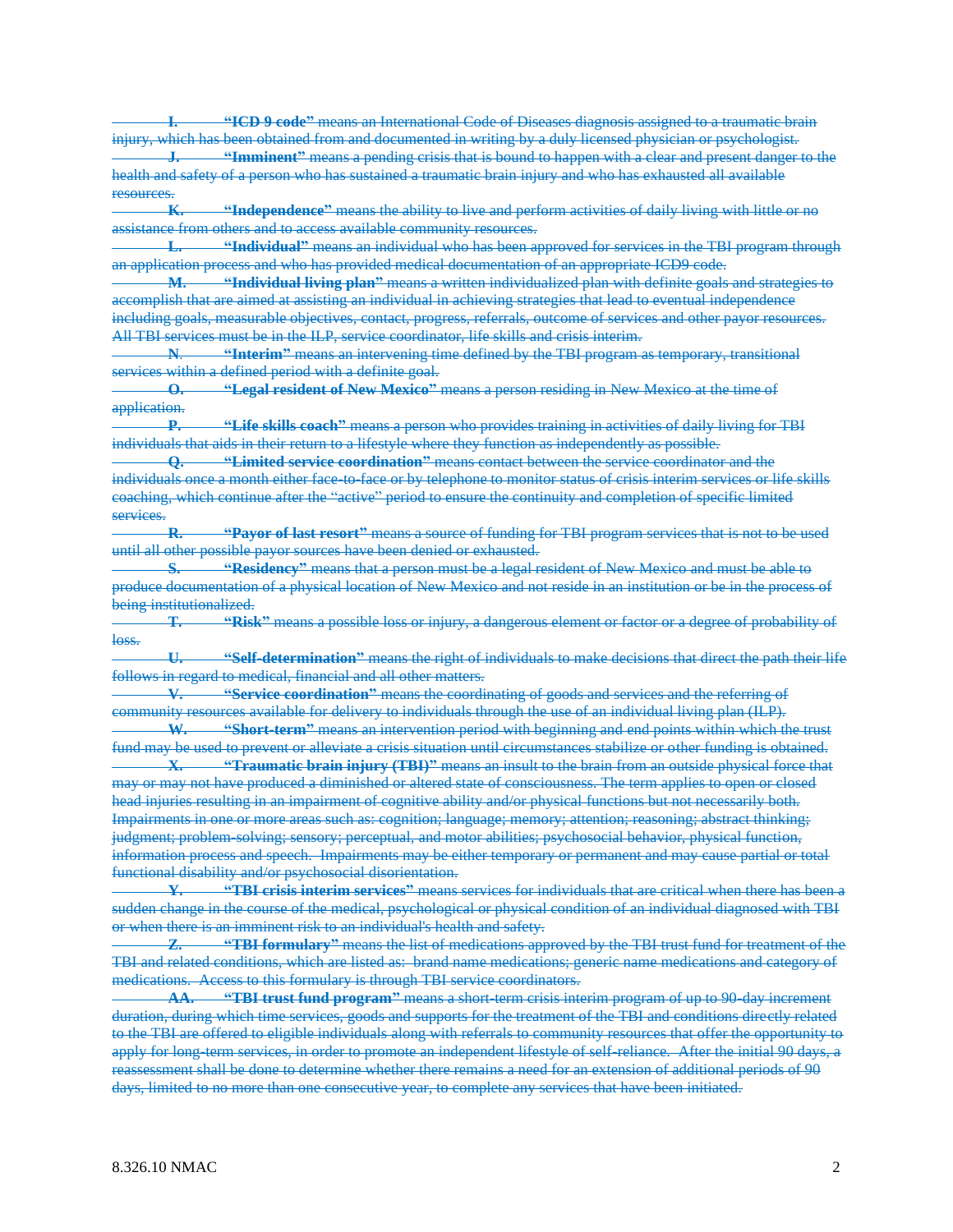**BB. "TBI uniqueness"** means that crisis interim services are intended to provide unique TBI specific services that are not available for eligible individuals from any other funding source.

**CC. "Unit price system (UPS)"** means the reimbursement for TBI services for direct care activities under state general funded contracts through the unit price system of the administrative services division of the aging and long term services department according to the component and service unit.]

**A. "Acquired brain injury" (ABI)** means a brain injury that is the result of trauma arising from an insult to the brain from an outside physical force via open or closed head injury; shaken baby syndrome; anoxia; neardrowning; electrical shock; brain infection; brain tumors; cerebrovascular lesions or insults, including stroke and aneurysm; or unintended toxic or chemical exposure. The definition excludes conditions that are congenital, degenerative, induced by birth trauma, or resulting from abuse of alcohol or other substances. The injury may be focal or diffuse, causing temporary or permanent impairments in cognitive, psychosocial or physical functioning affecting one or more areas of the brain and result in partial or total functional disability. Brain injury related impairments may affect one or more areas of functioning such as: cognition; language; memory; attention; reasoning; abstract thinking; judgment; problem-solving; information processing; sensory, perceptual, and motor abilities; physical functioning; sleep; psychosocial and behavioral functioning; and, or speech.

**B. "Activities of daily living" (ADL)** means the basic tasks that are necessary for independent functioning to care for one's personal needs and may include bathing and showering, personal hygiene and grooming, dressing, toileting, transferring or moving the physical body in space while performing activities, and self-feeding. Instrumental activities of daily living (IADLs) are not necessary for fundamental functioning but do allow an individual to live independently in their home or community; these include cleaning and maintaining the home, doing laundry, managing personal finances, preparing meals, shopping for groceries, taking prescribed medications, and using the telephone or other communication devices.

**C. "Brain injury".** See definition for acquired brain injury and traumatic brain injury.

**D. "Brain injury services fund (BISF) program"** means a non-medicaid program administered by HSD through programmatic oversight and contractual management of agencies, providing short-term crisis interim home and community-based services for eligible individuals living with brain injury, who have a defined crisis related to living with brain injury and no responsible funding source to pay for needed services or goods. Direct participant care services are provided through service coordination or BISF home and community-based services.

**E. "Crisis"** means an emergency or unstable situation that has reached a critical phase with a distinct possibility of adverse outcome and poses a serious potential danger. As related to a brain injury, a crisis may include homeless status, unemployment, substantial loss of income, lack of health insurance or means to pay for brain-injury related healthcare, separation from support systems, abandonment or other endangering circumstances. For the purposes of the BISF, the absence of service coordination, long-term care, long-term case management or need for long-term case management does not constitute a crisis.

**F. "Crisis interim period**" means a short-term period of six months upon which an enrolled participant can be reassessed to extend approved services for another six month period depending upon available funding and limited to no more than one consecutive year, if the crisis has not resolved and goals for independent living have not reached completion, or until another funding source has been obtained. Time limitations on services apply to both service coordination and to BISF HCBS.

**G. "Education"** means providing individuals living with brain injury training and understanding of brain injury, acquiring life skills or fulfilling activities of daily living, which can be applied day to day, to assist in the attainment of an independent lifestyle.

**H. "Fiscal intermediary agency"** means an agency that arranges for BISF home and communitybased services and goods and processes payment or reimbursement for services and goods for eligible participants of the New Mexico human services department brain injury services fund program.

**I. "Formulary" or "BISF formulary"** means the list of medications approved by the BISF program for treatment of specific categories of brain injury symptoms and related conditions. Coverage is in the form of copayments for participants who have no other responsible payer sources. Approved generic and brand name medications are categorized by class or function. BISF service coordinators are authorized to review prescribed participant medications against the formulary in the event that other responsible payer sources to cover the medication do not exist prior to referral for BISF HCBS.

**J. "Grievance"** means a complaint or disagreement with regard to how or whether a service provided through the program is or can be provided.

**K. "Home and community-based services" (HCBS)** are defined as services to promote independent living that are provided in a person's home or community, i.e., those not provided under institutional care. BISF HCBS are those that may be required when there is an imminent risk to a participant's health and safety; there has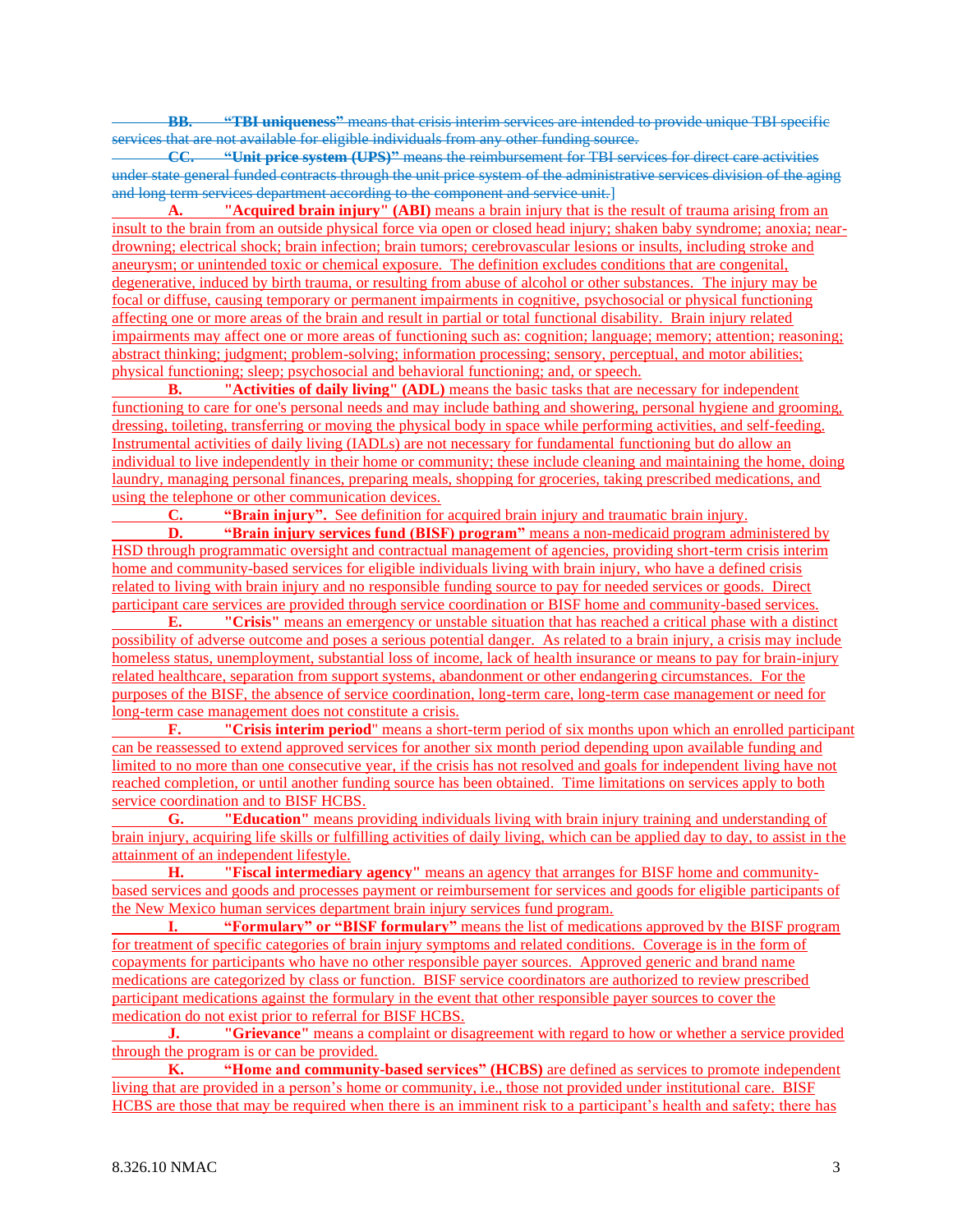been a sudden change in the medical, psychological or physical condition of a participant; when there is acceleration in the amount of services needed; when needs have suddenly changed; or when another payer source will not pay for the unique brain injury services assessed as a need.

**L. "Human services department (HSD)"** is the New Mexico state government agency that administers services to New Mexico's more vulnerable populations to improve health outcomes through state and federal funding. The brain injury services fund is administered through the medical assistance division and receives only state funding.

**M. "ICD code"** means an international classification of diseases diagnosis, which includes codes for traumatic and other acquired brain injuries and has been documented in writing by a duly licensed medical professional or psychologist for the purpose of assisting an individual with brain injury to qualify for the BISF program. Current ICD codes may be accepted from medical doctors (MDs), osteopathic doctors (DOs), certified nurse practitioners (CNPs), physician assistants (PAs), and Ph.D. psychologists.

**N. "Imminent"** means impending and threatening, referring to a crisis that is bound to happen with a clear and present danger to the health and safety of a person who has sustained a brain injury and who has exhausted all available resources.

**O. "Independence"** means the ability to live in a home and community setting and perform activities of daily living with little or no assistance from others while having access to available community resources.

**P. "Individual"** means a person living with brain injury and may be an applicant or a program participant. **Q. "Independent living plan"** (ILP) means a written person-centered plan that outlines definite goals for resolving a participant's identified crisis which is designed to assist the participant toward greater independence; lists measurable objectives in the form of action steps and strategies that are targeted to comprehensively address and resolve each identified crisis; and specifies a plan for discharge. The ILP identifies all services and supports as well as payer sources that are assisting the participant toward greater independence, specifying those that pertain directly to service coordination and BISF HCBS. It must also list ancillary services and supports, not paid for by the BISF program, noting related payer sources, as well as services refused but needed to resolve or address identified crises.

**R. "Interim"** means a time period defined by the BISF program in which temporary services are provided. The interim period for the BISF program is six months.

**S. "Legal resident of New Mexico"** means a person residing in New Mexico at the time of application. **T. "Life skills coach"** means a person, who may be defined as a "life coach", is certified through an accredited organization, and provides targeted customized training to an individual with brain injury to assist in relearning and completing activities of daily living while addressing related cognitive, behavioral or social impairments that are preventing the return to independent functioning.

**U. "Participant"** means a person living with brain injury, who has qualified for, been approved for, and is actively receiving BISF program services, while working toward greater independence and resolution of crisis needs.

**V. "Payer of last resort"** refers to the BISF Program as a source of funding available to pay for BISF HCBS only after all payer sources with responsibility to pay have been denied or exhausted including private insurance, medicaid, medicare, indian health services, veterans administration, adult protective services and other state or federal programs, or community programs in which the participant participates voluntarily.

**W. "Residency"** means the status of a person who is a legal resident of New Mexico and is able to produce documentation of a physical address within New Mexico at which the person resides within a home and community setting. It does not include residence in an institution wherein the individual is unable to function independently.

**X. "Risk"** means a possible loss or injury, a hazard increasing the probability or chance that loss or injury will occur.

**Y. "Self-determination"** means the right of individuals to make decisions that direct the path their life follows with regard to medical, financial and all other matters, including the right to refuse measures needed to improve their outcome.

**Z. "Service coordination"** means the goal-oriented initiation, organization and management of a BISF participant's services, including determination of eligibility, initial and interim assessments, development and monitoring of the participant's independent living plan (ILP), referrals for BISF program and community resources, assistance with benefits applications for other payer sources, and problem-solving to assist in the resolution of the crisis that motivated entry to the BISF program, while moving the participant toward greater independence in daily living. Service coordination may continue during resolution of an identified crisis need. Service coordination is not defined as case management, and the need for long-term case management does not constitute a qualifying crisis for remaining on the BISF.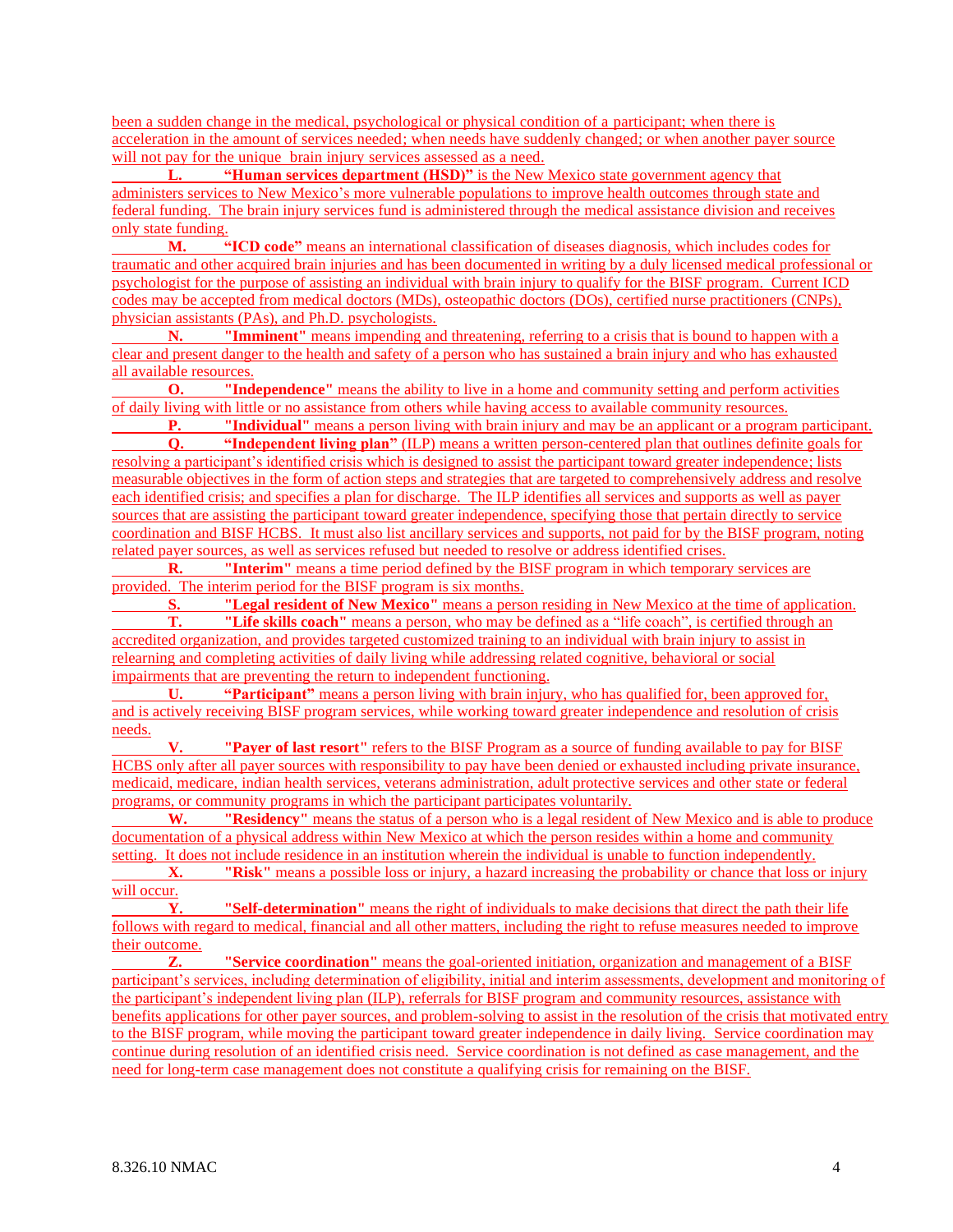**AA. "Short-term"** means an intervention period with beginning and end points within which BISF funding for service coordination or BISF HCBS may be used to prevent or alleviate a crisis situation until circumstances stabilize or other funding is obtained.

**BB. "Traumatic brain injury (TBI)"** means an insult to the brain from an outside physical force that may or may not have produced a diminished or altered state of consciousness causing temporary or permanent impairments in one or more areas of the brain and resulting in partial or total functional disability and or psychosocial disorientation. The term applies to open or closed head injuries resulting in an impairment of cognitive, psychosocial or physical functions. Brain injury related impairments may occur in one or more areas such as: cognition; language; memory; attention; reasoning; abstract thinking; judgment; problem-solving; information processing, sensory, perceptual, and motor abilities; physical functioning; sleep; psychosocial and behavioral functioning; and speech.

[8.326.10.7 NMAC - N, 11/15/07]

### **8.326.10.8 [STANDARDS FOR PROVIDING SERVICES GOODS AND SUPPORTS TO**

**INDIVIDUALS WITH TRAUMATIC BRAIN INJURIES (TBI and other ABI):** TBI BISF services are provided through three contractor components: service coordination, life skills coaching and crisis interim services. These services enhance the individual's self-determination and promote independence. They include the expectation of individual and family participation.] **MISSION STATEMENT:** To transform lives. Working with our partners, we design and deliver innovative, high quality health and human services that improve the security and promote independence for New Mexicans in their communities.

[8.326.10.8 NMAC - N, 11/15/2007]

## **8.326.10.9 [ELIGIBILITY REQUIREMENTS FOR INDIVIDUALS:**

**Diagnosis:** Individuals are eligible for TBI service coordination services if they have a diagnosis of traumatic brain injury which has been documented in writing by a duly licensed physician or psychologist. Eligibility must be further substantiated by the assignment of an international code of diseases (ICD 9) TBI diagnosis obtained from their licensed practitioner of record.

**B. Definition of TBI:** As stated in Subsection X of 8.326.10.7 NMAC.

**C. Residency:** Eligible individuals must be legal residents of the state of New Mexico. They must to able to produce documentation of the physical location of their New Mexico residence. Those residing in an institution or in the process of transitioning to an institutional setting are not eligible for service coordination services through the TBI program. Those individuals who have a confirmed discharge date and are transitioning into the community are eligible for service coordination for a 30-day period prior to planned discharge date.

**D. Service Coordination Duplication:** Those served by other service coordination programs or systems are not eligible to receive service coordination through the TBI program. Such service coordination program might include:

- **(1)** medicaid salud service coordination;
- **(2)** medicaid adult therapy service coordination;
- **(3)** early periodic screening diagnostic testing service coordination;
- **(4)** medicaid waiver programs;
- **(5)** mi via waiver;
- **(6)** developmental disability waiver;
- **(7)** family infant toddler;
- **(8)** medically fragile;
- **(9)** HMOs; and
- **(10)** other private insurances.

**E. Determination of Eligibility**: The service coordination contractor is responsible for determining eligibility for the traumatic brain injury (TBI) program and maintaining documentation of eligibility status. Proof of eligibility status including qualifying ICD 9 codes must be provided to the elderly and disability services division/TBI program or its designee upon request.

**F. Limited Service Coordination:** With written approval by TBI program manager or designee, rare exceptions may be made to allow individual cases to be opened for TBI program service coordination at the same time the individual is receiving non-TBI service coordination from programs such as those listed in Subsection D above. Limited service coordination of no more than 30 days may be used to make referrals of individuals to life skills coaching, crisis interim services and or to assist non-TBI program case managers in securing appropriate TBI resources for their individuals.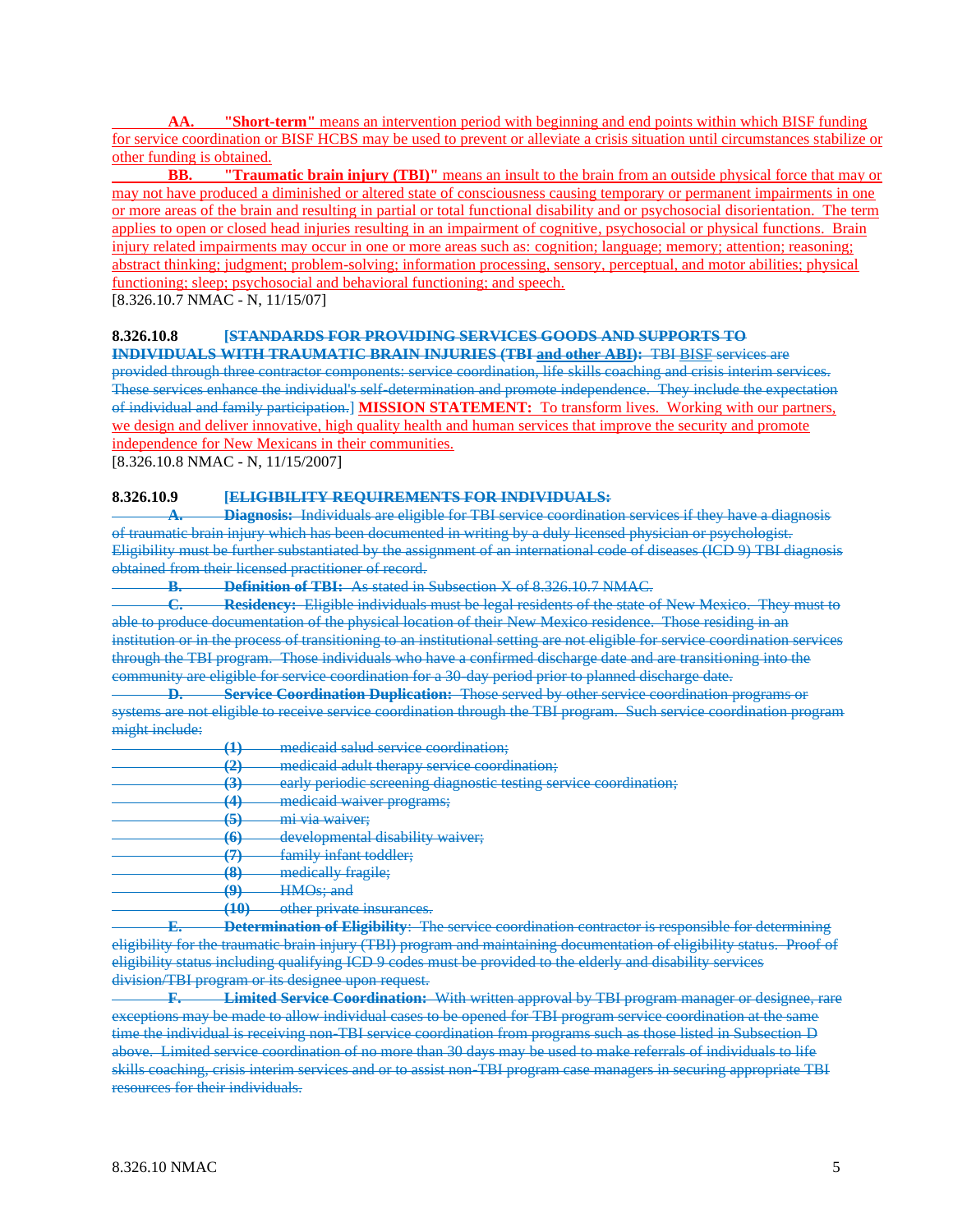**G. Non-TBI Service Coordination:** Other case managers include such systems as those listed in Subsection D above. TBI service coordination contractors are responsible for determining eligibility for TBI life skills coaching for an individual that is receiving their service coordination from non-TBI program case managers and they must maintain documentation of proof of eligibility in the individual's records.] **BISF ELIGIBILITY REQUIREMENTS:** Enrollment into the BISF, as a non-entitlement program, is on a voluntary basis and occurs in up to six month increments. To be eligible for the BISF program, an applicant with a crisis need must meet the following requirements:<br>A. Diagno

**Diagnosis:** Individuals are eligible for BISF services if they have a qualifying diagnosis of brain injury of ABI or TBI which has been documented in writing by a duly licensed medical professional or psychologist. A qualifying diagnosis of brain injury is confirmed by the licensed health practitioner's assignment of the current international classification of diseases (ICD) code.

**B. Residency:** Eligible individuals must be legal residents of the state of New Mexico. Eligible participants must be able to produce documentation of the physical location of their New Mexico residence. Those residing in an institution or are in the process of transitioning to an institutional setting are not eligible for services through the BISF program. Those participants who have a confirmed discharge date from an institutional setting and are transitioning into the community are eligible for BISF services for a 30-day period prior to the planned discharge date to assist with setting up needed supports and services. For homeless participants with brain injury, the physical address constitutes the agreed-upon location at which the participant routinely meets with the BISF service coordinator and at least one other community case manager, if available.

**C. Service Coordination Duplication:** Those participants served by other service coordination programs, care coordination or case management systems are not eligible to receive service coordination through the BISF program, unless transitioning between programs and with HSD approval. Such programs might include comparable services offered through any of the following:

**(1)** medicaid managed care organization (MCO), including community benefit; **(2)** medicaid home and community-based services waivers; **(3)** early and periodic screening, diagnosis and treatment;

**(4)** family infant toddler;

**(5)** program of all-inclusive care for the elderly (PACE);

**(6)** health management organizations (HMOs); and

**(7)** other private insurances.

**D. Determination of eligibility**: The service coordination contractor is responsible for determining eligibility for the BISF program and maintaining documentation of eligibility status. Proof of eligibility status including current qualifying ICD codes must be provided to the HSD or its designee upon request.

**E. Re-enrollment into the BISF for reactivation of services**: Former program participants, who disenrolled from the program due to resolution of their crisis needs, may seek to re-enroll in the BISF, in the event that a new crisis arises with which they require the program's assistance. Re-enrollment allows for the reactivation of service coordination and BISF HCBS without providing a new ICD code, in the event that a qualifying code continues to be on file.

**F. Continuation of BISF services beyond one consecutive service year.** Program participants who have not experienced a resolution of their crisis need(s) within two consecutive six month interims of service may be eligible to continue service coordination or BISF HCBS for additional interim periods for up to another service year as funding allows. The petition for continuation of services requires written justification by the service coordination agency, following the standards established by HSD. In no case will continuation of services be permitted without written approval by HSD to extend services beyond one service year.

**G. Disenrollment from the BISF:** Disenrollment from the BISF may be voluntary or involuntary. **(1) Voluntary disenrollment:** Participants may voluntarily disenroll from the program without cause at any time. In addition, participants are no longer eligible to receive service coordination or BISF HCBS services when any of the following apply:

**(a)** other responsible payer sources have been identified and have begun coverage; **(b)** the crisis or crises that caused the participant to seek enrollment have been

resolved; or

**(c)** upon a permanent move out of the state of New Mexico. The service coordination agency will give such participants reasonable advance notice of pending disenrollment and continue furnishing any needed services until the terms for disenrollment have been met and the disenrollment is complete. Upon disenrollment, all services will be inactivated.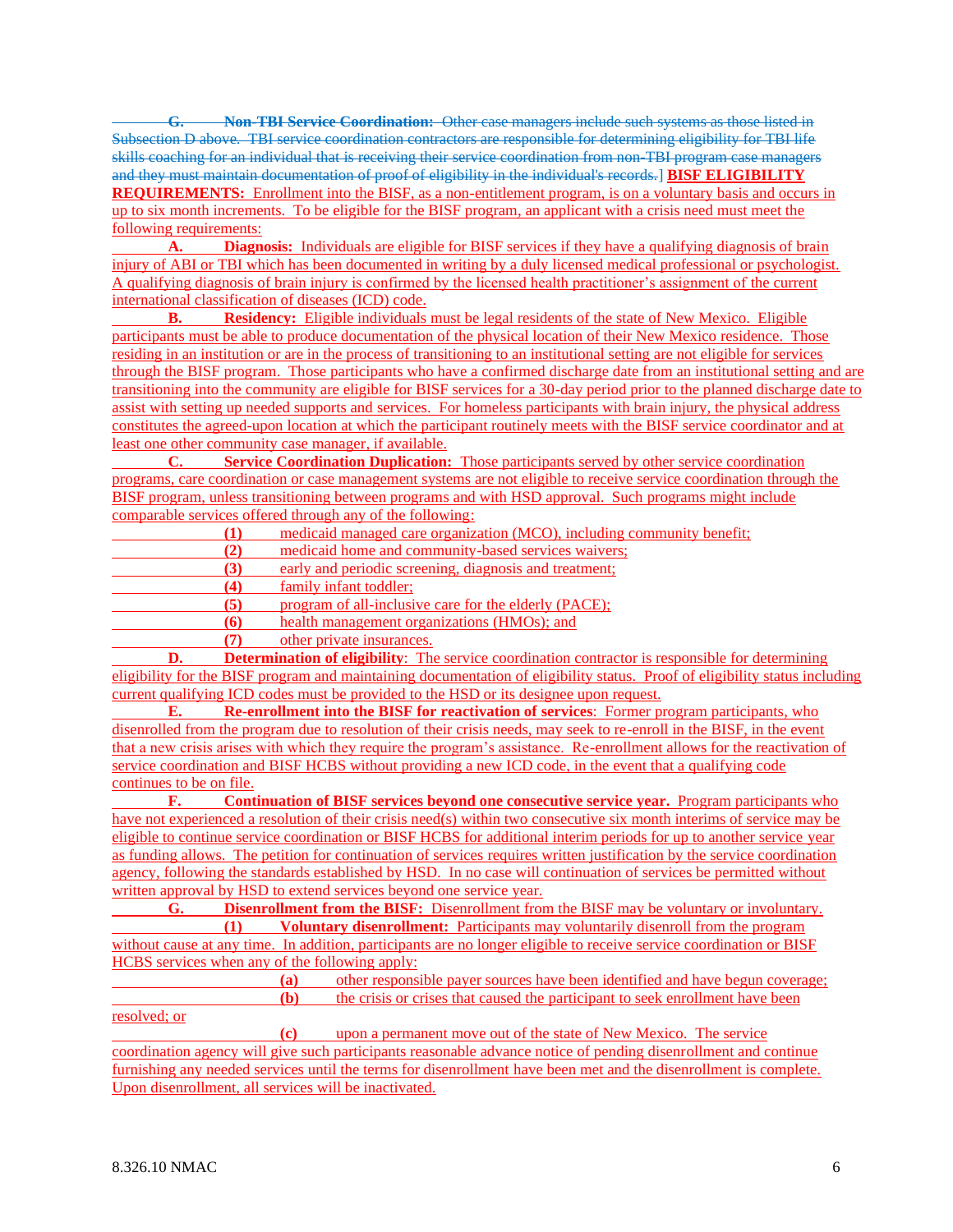**(2) Involuntary disenrollment:** Participants of the BISF may be disenrolled involuntarily if any of the following circumstances apply, subsequent to reasonable efforts of the service coordination agency to provide technical assistance to improve the participant's understanding of program expectations and as noted below:

**(a)** The participant refuses to act in accordance with the requirements of their independent living plan (ILP) or otherwise participate in the resolution of their crisis needs, exercising the capabilities that remain within their power or that of their authorized representative. This describes participants who repeatedly fail to follow through with keeping appointments with the service coordinator or access needed and recommended services;

**(b)** The participant refuses to act in accordance with the program's participant rights and responsibilities, as explained by the service coordination agency and signed by the participant upon program intake; **(c)** The participant's physical, behavioral, psychosocial or service needs exceed that

which can be reasonably provided by the program or be met with available funding;

**(d)** The participant engages in disruptive or threatening behavior. This describes a participant whose behavior jeopardizes his or her health or safety, or the safety of others. In these cases, and with justifiable cause for the service coordinator's safety, the service coordination agency may elect to disenroll such participant without providing further remedy or technical assistance.

**(e)** Prior to disenrollment for any of the above, the service coordination agency proposing to disenroll a participant involuntarily is required to:

**(i)** document the reasons for proposing to disenroll the participant as well as any and all efforts to remedy the situation; and

**(ii)** submit the written request to involuntarily disenroll the participant to HSD, along with supporting documentation for HSD's review and determination that the service coordination agency has provided acceptable grounds for the participant's disenrollment.

[8.326.10.9 NMAC - N, 11/15/2007]

## **[8.326.10.10 SERVICE COORDINATION SERVICES PROVIDERS FOR TRAUMATIC BRAIN INJURY TRUST FUND PROGRAM**

**A. Service Coordination Services:** TBI service coordination is a problem-solving function that is intended to insure continuity of services and prevents fragmentation of services and endeavors to tap into any and all resources that are appropriate and accessible for eligible individuals. It is the responsibility of TBI service coordinators to neither under nor over-utilize available services. Service coordination includes the following scope of services:

**(1)** process the application and assess the service needs for each individual through an appointed visit to determine the unique needs of the individual;

**(2)** identify the appropriate services, supports and goods to meet the individual's needs;

**(3)** coordinate the delivery of services for the individual;

**(4)** assist the individual in obtaining the qualifying ICD 9 code and access to services supports and goods;

**(5)** develop an individual living plan (ILP) that includes all the services, goods, and supports recommended to the individual including referrals to life skills coaching (LSC) crisis interim services (CIS) and any other potential resources available in the local community;

**(6)** reassess needs every 90 days to ensure that the services the individual is receiving continue to be appropriate;<br>
(7)

**(7)** maintain a 24-hour emergency response system that allows individuals to contact them. An emergency response written policy should be provided to all individuals and available for review by ALTSD;

**(8)** create a transition plan for eventual discharge from service coordination services; and **(9)** document or record evidence of all services listed in this scope of services that are

provided by the program to the individual in the individual's permanent TBI program record.

**B. Entry into the TBI program:** Service coordinators must initiate entry into the TBI program funded services that include life skills coaching (LSC) and crisis interim services (CIS).

**(1)** Service coverage area for the TBI service coordination contractor must be throughout at least one entire program region as specified in the contract provider agreement with ALTSD.

**(2)** Frequency of contact with individual shall be no less than one hour face to face each month unless otherwise approved in writing by the TBI program manager or designee.

**(3)** Limited services coordination is available to individuals who continue to receive crisis interim services or life skills coaching and these individuals must be contacted monthly either face to face or by telephone. This contact may be less than one hour.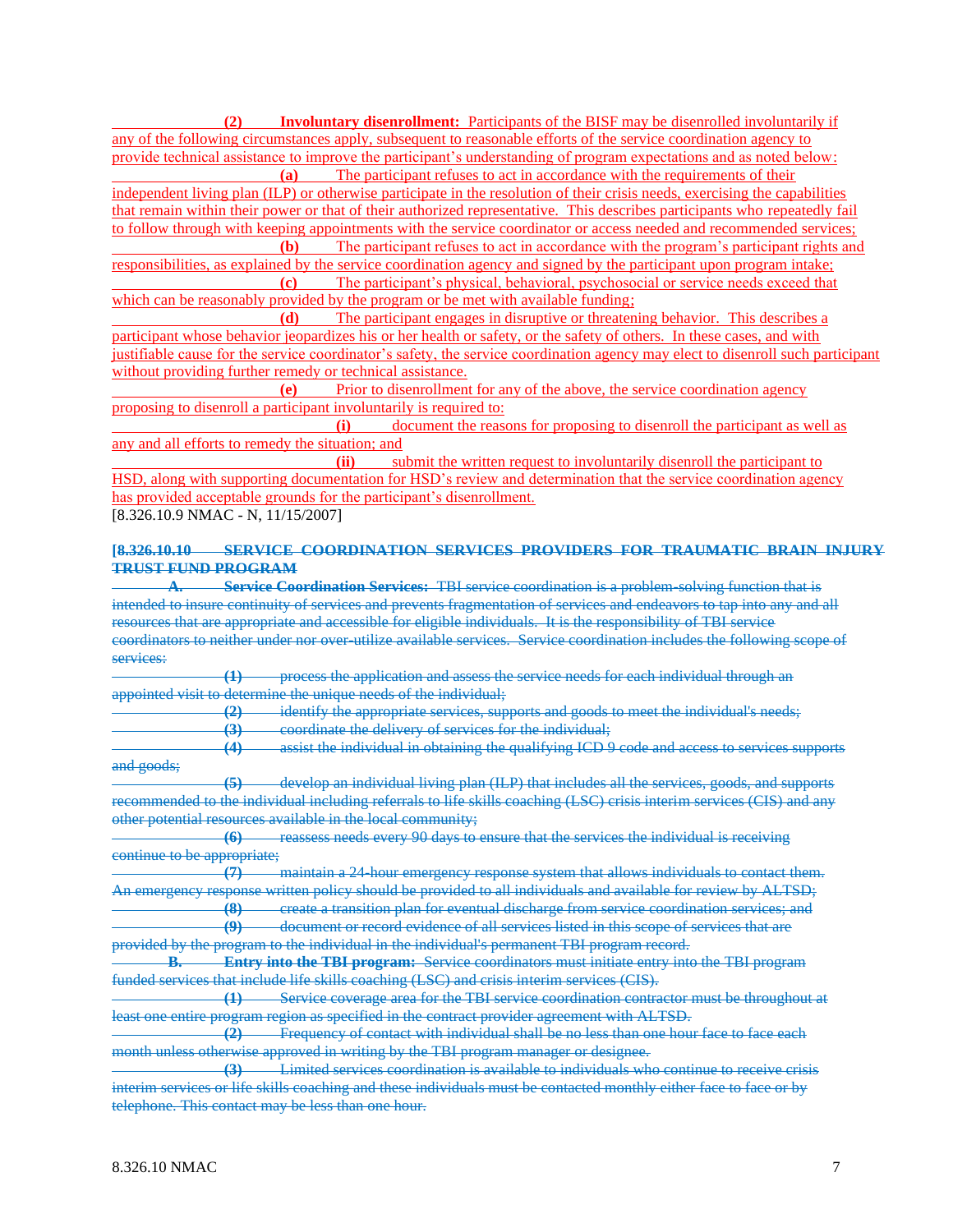| $\left(4\right)$                      |             | - Assist individuals with application process. Individuals must be found eligible prior to                           |
|---------------------------------------|-------------|----------------------------------------------------------------------------------------------------------------------|
|                                       |             | receiving life skills coaching or crisis interim services.                                                           |
| $\left(5\right)$                      |             | Facilitate independent living to individuals who have qualified for TBI services.                                    |
| $\left( 6 \right)$                    |             | Coordinate with other case managers from Medicaid, waivers, and private insurance                                    |
|                                       |             | especially when the individual is transitioning from the TBI program into another system.                            |
|                                       |             | - Facilitate team meetings with individual and other program agencies or individual                                  |
| professionals to streamline services. |             |                                                                                                                      |
| $-$ (8)                               |             | Complete an individual living plan (ILP), which shall be written and developed by the                                |
|                                       |             | individual and their service coordinator and shall include:                                                          |
|                                       |             | goals and objectives;<br>$\overline{a}$                                                                              |
|                                       |             | education and support necessary to reach goals and objectives;<br>$\leftrightarrow$                                  |
|                                       |             | number of hours per month the individual will receive TBI service coordination;<br>$\left( \mathrm{e} \right)$       |
|                                       |             | expected measurable outcomes;<br>$\overline{d}$                                                                      |
|                                       |             | time frames for reaching goals and meeting objectives;<br>$\left( \mathbf{e} \right)$                                |
|                                       | $\bigoplus$ | plans for discharge or transference to another program or payor source;                                              |
|                                       |             | identification of all persons, services and or products necessary to reach the<br>$\circledast$                      |
|                                       |             | individual's goals and accomplish their objectives shall be included in the ILP; and                                 |
|                                       |             | identification and estimated cost of services and or goods provided by crisis<br>$\left( \mathbf{h} \right)$         |
| interim services                      |             |                                                                                                                      |
|                                       |             | TBI life skills coaching and or crisis interim services can not be initiated until the                               |
|                                       |             | individual's service coordinator has included the services in the ILP.                                               |
|                                       | (10)        | Maintain case records of each individual served including but not limited to:                                        |
|                                       |             | two page application;<br>$\overline{a}$                                                                              |
|                                       |             | intake form;<br>$\bigoplus$                                                                                          |
|                                       |             | initial assessment;<br>$\left( \mathbf{e} \right)$                                                                   |
|                                       |             | eligibility documentation (ICD 9 code and medical records substantiating the<br>$\left(\mathbf{d}\right)$            |
| TBI);                                 |             |                                                                                                                      |
|                                       |             | individual living plan (ILP) which includes goals, measurable objectives,<br>$\left( \mathbf{e} \right)$             |
| revisions of ILP, referrals;          |             |                                                                                                                      |
|                                       | $\bigoplus$ | contacts, progress, outcomes of services and documentation of other payor                                            |
| resources; and                        |             |                                                                                                                      |
|                                       |             | -maintain a copy of the life skills ILP.<br>$\left( \bf g \right)$                                                   |
|                                       |             | <b>Administrative Requirements of Service Coordination Contractors:</b> The intent of service                        |
|                                       |             | coordination is to augment not replace the individual's natural supports in a non-obtrusive manner while focusing on |
|                                       |             | those natural supports. Service coordination is intended to nurture individuality in the person's environment and    |
|                                       |             | when possible to allow the individual to live in their own home. Specified requirements are listed below:            |
|                                       |             | (1) have and follow confidentiality standards;                                                                       |
| $\left( 2 \right)$                    |             | possess and maintain a current business license issued by the state, county or city                                  |
| government if required;               |             |                                                                                                                      |
| $\left(3\right)$                      |             | comply with all applicable federal or state regulations policies and procedures that apply                           |
|                                       |             | to their business including but not limited to policies and procedures related to:                                   |
|                                       |             | $\left(\mathrm{a}\right)$                                                                                            |
|                                       |             | service provision and appropriate supervision;<br>professional documentation standards;<br>$\bigoplus$               |
|                                       |             | training and education on TBI; and                                                                                   |
|                                       |             | $\left(\mathbf{e}\right)$<br>$\overline{d}$<br>reimbursement of service coordination services;                       |
|                                       |             | demonstrate financial solvency;                                                                                      |
| $\overline{4}$<br>(5)                 |             |                                                                                                                      |
|                                       |             | establish and maintain separate financial reporting and accounting activities that are in                            |
| accordance with state requirements;   |             |                                                                                                                      |
| $\overline{\mathbf{6}}$               |             | maintain an automated data system for financial and program reporting purposes (note:                                |
|                                       |             | direct linkage/modem to the aging and long term services department may be required);                                |
| $\left(7\right)$                      |             | have extensive knowledge of TBI and community resources individuals may access within                                |
|                                       |             | their community, region, New Mexico and nationally and maintain an in house directory of TBI resources on site;      |
| (8)                                   |             | have an established method of information and data collection;                                                       |
| $\boldsymbol{\varphi}$                |             | have a readily accessible office in each geographic TBI program designated region served                             |
| by the contract provider;             |             |                                                                                                                      |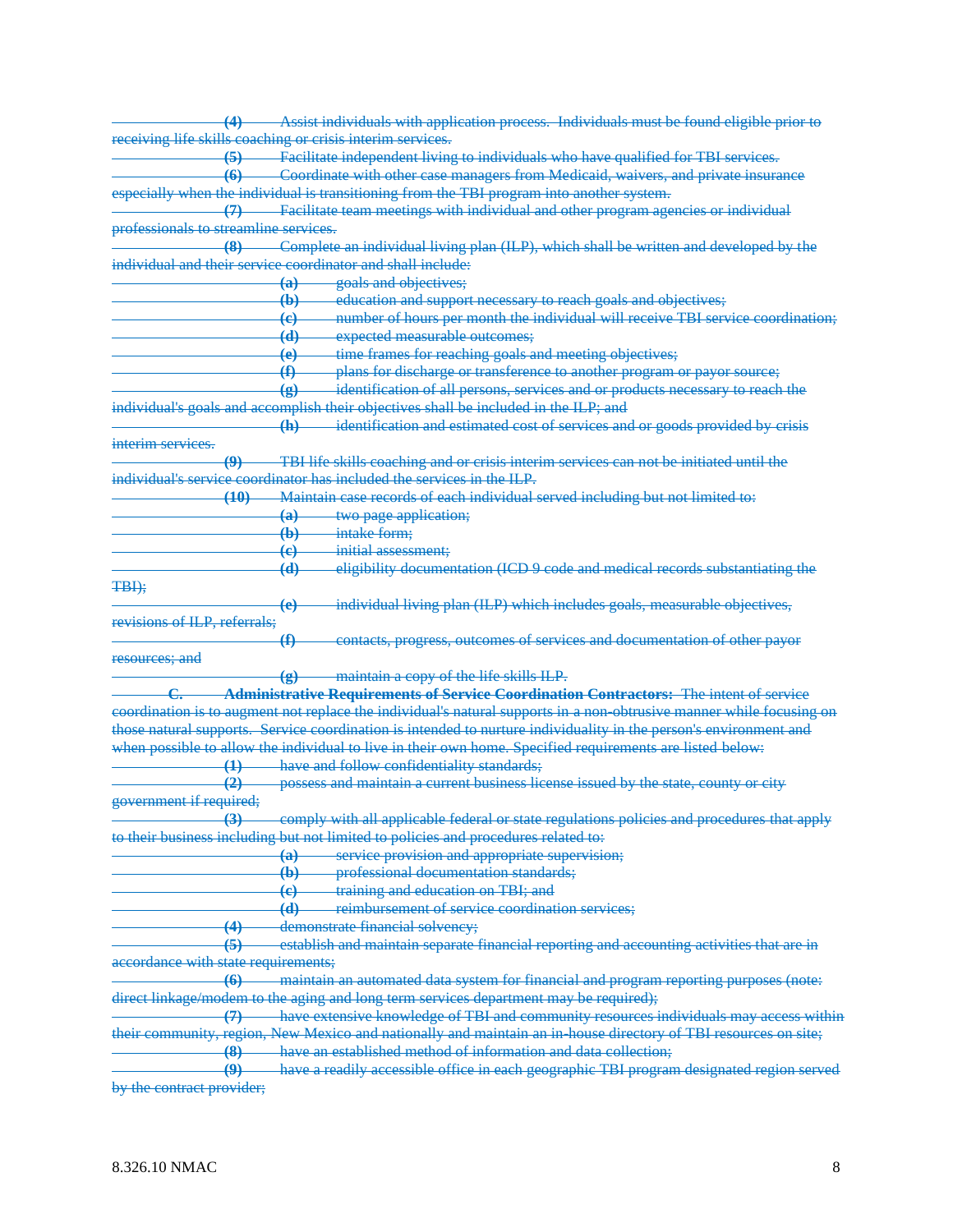|                                                     | (10) be able to respond to individual emergency situations within a reasonable amount of time                           |
|-----------------------------------------------------|-------------------------------------------------------------------------------------------------------------------------|
| after notification on a 24 hour basis;              |                                                                                                                         |
|                                                     |                                                                                                                         |
|                                                     | (11) purchase and maintain full professional liability insurance coverage;                                              |
|                                                     | (12) establish and maintain appropriate written grievance procedures;                                                   |
|                                                     | (13) reports shall be submitted in the time frame and format prescribed by TBI program;                                 |
|                                                     | reports will be submitted in the manner designated by the TBI program including a summary of the total hours of         |
|                                                     | service coordination services provided to each individual;                                                              |
|                                                     |                                                                                                                         |
|                                                     | (14) organizations must avoid conflict of interest or duplication of services and may not                               |
|                                                     | provide other state general funded services to individuals with traumatic brain injures when they are also individuals  |
|                                                     | for whom they provide TBI service coordination services;                                                                |
| $-15$                                               | comply with the following quality assurance system requirements:                                                        |
|                                                     | (a) assure that the individual achieves an optimal level of wellness and function by                                    |
|                                                     | implementing timely and appropriate services and natural supports individualized to meet their need;                    |
|                                                     |                                                                                                                         |
|                                                     | assure timely assessment and implementation of necessary services supports and<br>$\left( \mathbf{b}\right)$            |
| goods;                                              |                                                                                                                         |
|                                                     | (c) insure that each individual's ILP addresses targeted realistic goals and objectives                                 |
|                                                     | with measurable outcomes within a cost-effective and specific time frame;                                               |
|                                                     | (d) develop an ongoing monitoring process which provides for the evaluation of                                          |
|                                                     | quality effectiveness and appropriateness of services and supports provided to the individual;                          |
|                                                     | (e) utilize a monitoring system to track accurate data reported on individual issues                                    |
|                                                     |                                                                                                                         |
|                                                     | and concerns regarding the individual from both internal and external resources;                                        |
|                                                     | identify and resolve known or suspected issues that may have an impact on the<br>$\bigoplus$                            |
| individual;                                         |                                                                                                                         |
|                                                     | perform individual satisfaction surveys at time of inactivation that identify areas<br>$\left( \mathbf{g} \right)$      |
|                                                     | of need such as delays in implementation of services or supports, over and under utilization of services or supports    |
| and access to providers of services;                |                                                                                                                         |
|                                                     |                                                                                                                         |
|                                                     | employ a formal method of monitoring, regulating and documenting the quality<br>$-h$ )                                  |
|                                                     | of services or supports provided to determine if the goals and objectives of the ILP are being achieved and remain      |
| appropriate and realistic;                          |                                                                                                                         |
|                                                     |                                                                                                                         |
|                                                     |                                                                                                                         |
|                                                     | $\ddot{H}$<br>arrange and participate in a quarterly individual progress review with other                              |
|                                                     | service contract and or subcontract providers to verify that the individual's goals and objectives remain appropriate   |
|                                                     |                                                                                                                         |
| and realistie;                                      | monitor and assure that services and supports are readily accessible to the<br>$\bigoplus$                              |
| individual;                                         |                                                                                                                         |
|                                                     |                                                                                                                         |
|                                                     | evaluate and monitor the appropriateness and timeliness of services delivered to<br>$\overline{a}$                      |
| the individual;                                     |                                                                                                                         |
|                                                     | maintain regular communication with all contract and subcontract providers<br>$\overline{\mathbf{A}}$                   |
| delivering services and products to the individual; |                                                                                                                         |
|                                                     | demonstrate that the quality of services has been evaluated and that all concerns<br>$+m$                               |
|                                                     | and issues are identified including implementation of necessary corrective action plans; and                            |
|                                                     |                                                                                                                         |
|                                                     | maintain original individual records for each program individual in the local                                           |
| service coordination contractor agency.             |                                                                                                                         |
|                                                     | Staffing Requirement Qualifications: TBI service coordinators must demonstrate their                                    |
| qualifications in one of the following ways:        |                                                                                                                         |
| $\overline{4}$                                      | have a current social worker license in good standing with the New Mexico board of social                               |
| work examiners:                                     |                                                                                                                         |
|                                                     |                                                                                                                         |
| $\left( 2\right)$                                   | have a current registered nurse license, in good standing from the New Mexico board of                                  |
| nursing;                                            |                                                                                                                         |
| (3)                                                 | have a bachelor's degree in social work, counseling, nursing, special education or closely                              |
|                                                     | related field plus one year clinical experience related to the TBI population working in any of the following settings: |
|                                                     | home health or community health program;<br>$\left( a\right)$                                                           |
|                                                     | $\bigoplus$<br>hospital;                                                                                                |
|                                                     |                                                                                                                         |
|                                                     | $\left(\mathbf{e}\right)$<br>private practice;                                                                          |
|                                                     | publicly funded institution or long term care program;<br>$\overline{d}$                                                |
|                                                     | mental health program;<br>$\left(\mathbf{e}\right)$<br>community based social service program; and<br>$\bigoplus$       |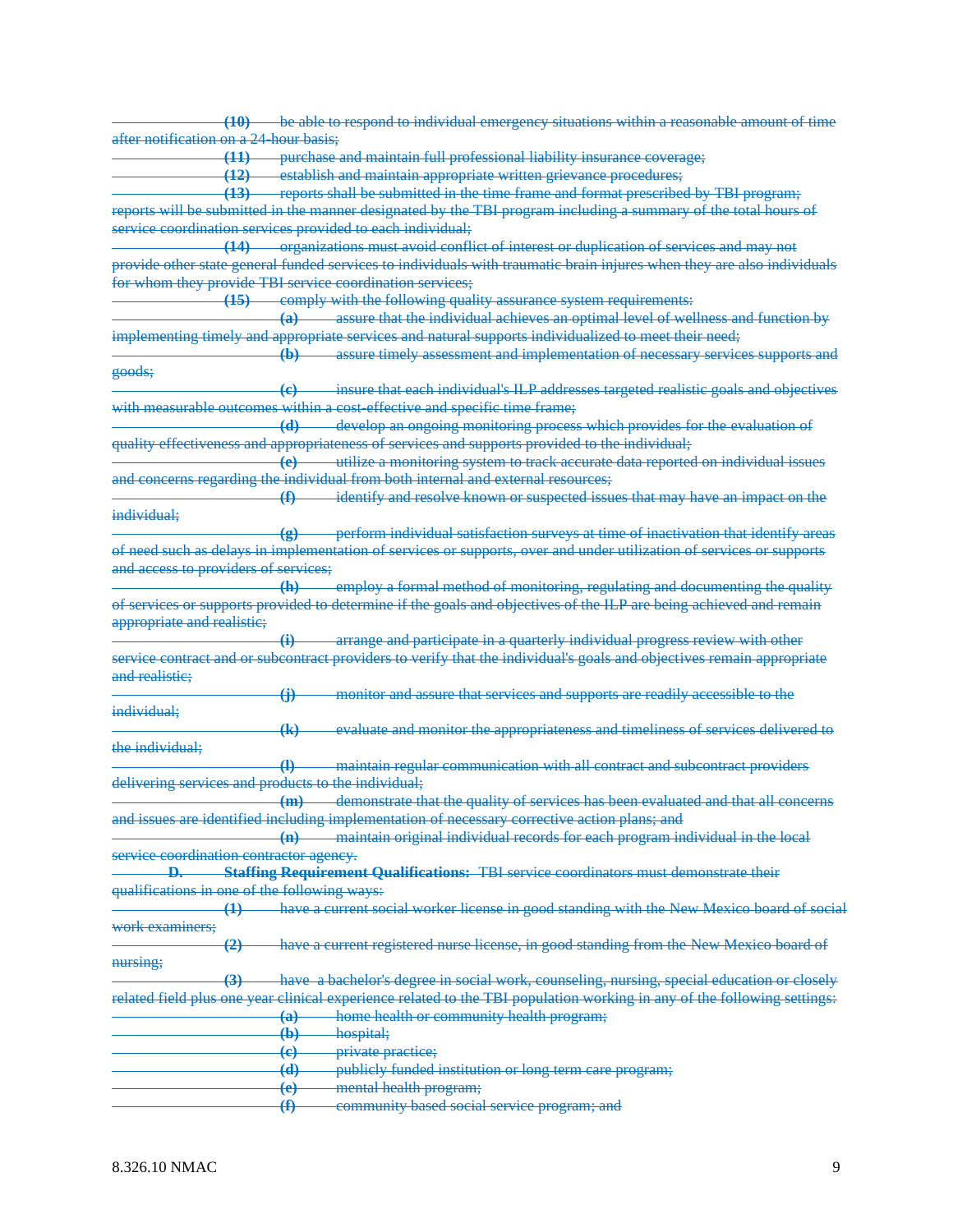|                                           |                             | (g) other programs addressing the needs of individuals with TBI;                                                                                                                                                                             |
|-------------------------------------------|-----------------------------|----------------------------------------------------------------------------------------------------------------------------------------------------------------------------------------------------------------------------------------------|
|                                           |                             | (4) with prior approval from the TBI program manager or designee, exceptions to service                                                                                                                                                      |
|                                           |                             | coordinators qualifications can be made; providers requesting qualification exceptions must demonstrate relevant                                                                                                                             |
|                                           |                             | education internships and or volunteer experience of applicants and or staff;                                                                                                                                                                |
| $\left(5\right)$                          |                             | all TBI service coordinators whether subcontracting or employed by a TBI program                                                                                                                                                             |
|                                           |                             | contracting agency must meet these requirements and attend continuing education as determined by ALTSD;                                                                                                                                      |
| (6)                                       |                             | notify the department if key personnel changes occur (the state reserves the right to review                                                                                                                                                 |
| contract status if key personnel change); |                             |                                                                                                                                                                                                                                              |
| $\left(7\right)$                          |                             | service coordination agency agrees to pay the minimum hourly wage to service                                                                                                                                                                 |
|                                           |                             | coordinators as stated in the request for proposals for TBI providers.                                                                                                                                                                       |
| F.                                        |                             | <b>Reimbursements For Service Coordination Services: Reimbursements for TBI service</b>                                                                                                                                                      |
|                                           |                             |                                                                                                                                                                                                                                              |
|                                           |                             | coordination services under state general funded contract with the aging and long term services department is through<br>the unit price system (UPS) of the administrative services division of the aging and long term services department. |
|                                           |                             |                                                                                                                                                                                                                                              |
|                                           |                             | (1) Component unit rate is as stated by ALTSD in the request for proposals for TBI providers.<br><b>TBI</b> service coordination services are calculated on a rate per hour as set by ALTSD and is                                           |
| (2)                                       |                             |                                                                                                                                                                                                                                              |
|                                           |                             | payable through a monthly reimbursement not to exceed one twelfth of the contractor's total contract for this service.                                                                                                                       |
|                                           |                             | Allocations for TBI service coordination services are based upon legislative appropriation and annual utilization                                                                                                                            |
| review.                                   |                             |                                                                                                                                                                                                                                              |
| $\left(3\right)$                          |                             | TBI service coordinators can bill for activities related to assisting individuals with the                                                                                                                                                   |
|                                           |                             | application process regardless of final eligibility determination within the initial 90 day period.                                                                                                                                          |
| (4)                                       |                             | Activities that are not billable under the TBI trust fund include:                                                                                                                                                                           |
|                                           | $\left( a\right)$           | services provided to persons once it has been established that the individual does                                                                                                                                                           |
|                                           |                             | not meet the definition of individuals with traumatic brain injuries (TBI);                                                                                                                                                                  |
|                                           | $\bigoplus$                 | services provided to persons who are not residents of the state of New Mexico or                                                                                                                                                             |
|                                           |                             | who reside in an institution except those who have 30 days to transition into the community;                                                                                                                                                 |
|                                           | $\left($ e $\right)$        | services provided by other service coordination systems unless approved the TBI                                                                                                                                                              |
| program manager or designee;              |                             |                                                                                                                                                                                                                                              |
|                                           | $\overline{d}$              | direct intervention services, such as individual therapy, group therapy, support                                                                                                                                                             |
|                                           |                             | groups, homemaker personal care services personal attendant services, psychosocial rehabilitation services and or                                                                                                                            |
|                                           |                             | duplicate services that are being covered by TBI crisis interim services;                                                                                                                                                                    |
|                                           | $\left(\mathbf{e}\right)$   | individual outreach and identification activities in which a provider attempts to                                                                                                                                                            |
| contact potential individuals;            |                             |                                                                                                                                                                                                                                              |
|                                           | $\bigoplus$                 | services that are not documented by the service coordinator in the individual's                                                                                                                                                              |
| record;                                   |                             |                                                                                                                                                                                                                                              |
|                                           | $\circledast$               | travel to and from the individual's home except when the individual is being                                                                                                                                                                 |
|                                           |                             | transported unless prior approval has been given in writing by the TBI program manager or designee;                                                                                                                                          |
|                                           | $\left( \mathbf{h} \right)$ | attendance at training and other personnel development activities which are not                                                                                                                                                              |
| face to face with the individual;         |                             |                                                                                                                                                                                                                                              |
|                                           | $\ddot{a}$                  | preparation of billing statements progress notes or quarterly reports; and                                                                                                                                                                   |
|                                           |                             | (j) service coordination contractors cannot charge eligible individuals according to a                                                                                                                                                       |
|                                           |                             | sliding fee scale for TBI services.   BISF CONTRACTED ENTITIES AND CONTRACTORS: Brain injury                                                                                                                                                 |
|                                           |                             | services fund (BISF) services are provided through two contractor components, service coordination and fiscal                                                                                                                                |
| intermediary agent for BISF HCBS.         |                             |                                                                                                                                                                                                                                              |
| A.                                        |                             | <b>Service coordination services:</b> Service coordination services serve a problem-solving function.                                                                                                                                        |
|                                           |                             | They are intended to resolve a participant's stated crisis need, ensure service continuity, prevent fragmentation of                                                                                                                         |
|                                           |                             | services and endeavor to tap into any and all resources that are appropriate and accessible, including community-based                                                                                                                       |
|                                           |                             | supports, while resolving the crisis that brought the participant into the program. The intent of service coordination is                                                                                                                    |
|                                           |                             | to augment, not replace, the participant's natural supports in a manner that facilitates independent living and self-                                                                                                                        |
|                                           |                             | determination. All participants must have a BISF program service coordinator before they can receive any other BISF                                                                                                                          |
| program services.                         |                             |                                                                                                                                                                                                                                              |
| (1)                                       |                             | <b>Qualifications for service coordination:</b> Service coordination agencies serving the BISF                                                                                                                                               |
|                                           |                             | program must ensure the following pertaining to staff qualifications:                                                                                                                                                                        |
|                                           | (a)                         | have a current social worker license in good standing with the New Mexico board                                                                                                                                                              |
| of social work examiners; or              |                             |                                                                                                                                                                                                                                              |
|                                           | (b)                         | have a current registered nurse license, in good standing from the New Mexico board                                                                                                                                                          |
|                                           |                             |                                                                                                                                                                                                                                              |

of nursing; or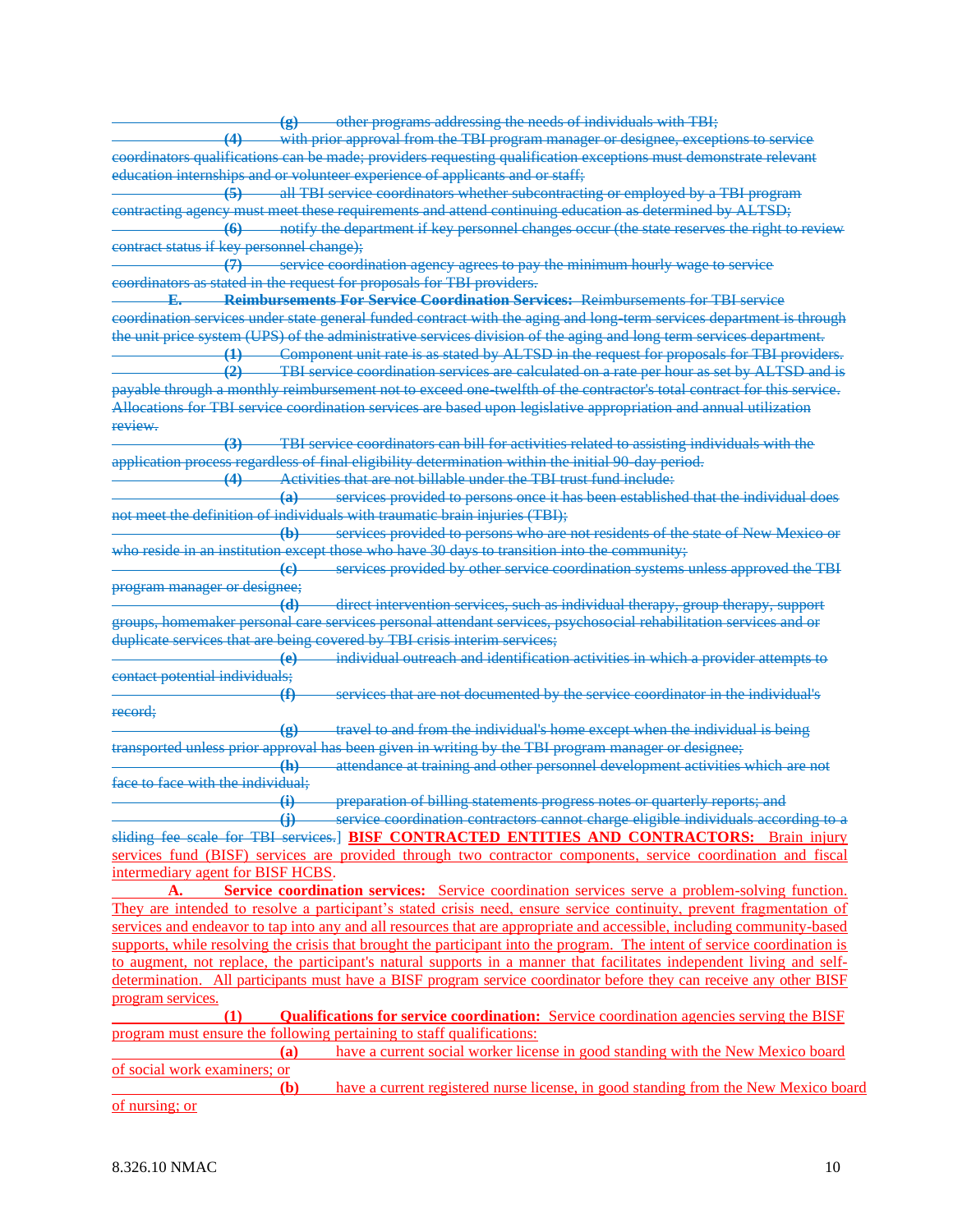**(c)** have a bachelor's degree in social work, counseling, nursing, special education or closely related field plus one-year clinical experience related to the brain injury population working in any of the following settings:

| <u>settings.</u>                                                            |        |                                                                                                                                  |
|-----------------------------------------------------------------------------|--------|----------------------------------------------------------------------------------------------------------------------------------|
|                                                                             | (i)    | home health or community health program;                                                                                         |
|                                                                             | (ii)   | hospital;                                                                                                                        |
|                                                                             | (iii)  | private practice;                                                                                                                |
|                                                                             | (iv)   | publicly funded institution or long-term care program;                                                                           |
|                                                                             | (v)    | mental health program;                                                                                                           |
|                                                                             | (vi)   | school or school health setting;                                                                                                 |
|                                                                             | (vii)  | community-based social service program; or                                                                                       |
|                                                                             | (viii) | other programs addressing the needs of individuals with brain injury.                                                            |
| (d)                                                                         |        | With prior approval from the HSD BISF program manager or designee,                                                               |
|                                                                             |        | exceptions to service coordinator qualifications can be made; contractors requesting qualification exceptions must               |
| qualifications may be:                                                      |        | demonstrate that applicant candidates have relevant education, internships or volunteer experience. Other                        |
|                                                                             | (i)    | associates degree and a minimum of three years of experience in the                                                              |
| mental health or brain injury field; or                                     |        |                                                                                                                                  |
|                                                                             | (ii)   | high school graduation or general educational development (GED) test                                                             |
|                                                                             |        | and a minimum of five years of experience in the mental health or brain injury field.                                            |
| (e)                                                                         |        | All BISF service coordinators whether subcontracting or employed by a BISF program                                               |
|                                                                             |        | contracted agency must meet these requirements and attend continuing education as determined by HSD.                             |
| (2)                                                                         |        | <b>Scope of services:</b> Service coordination includes but is not limited to facilitating eligibility                           |
|                                                                             |        | determination for individuals applying to the BISF; conducting an in-person assessment; developing an independent living         |
|                                                                             |        | plan (ILP); coordination and documentation of the delivery of services; maintaining a complete permanent case record for         |
|                                                                             |        | each participant which includes documentation as prescribed by HSD; and creating a transition plan for discharge from            |
| the BISF program, coordinating with other case managers, as needed.         |        |                                                                                                                                  |
| (a)                                                                         |        | Service coordinators must identify, and resolve known or suspected issues that may                                               |
| have an impact on the safety and well-being of the participant.             |        |                                                                                                                                  |
| (b)                                                                         |        | Service coordinators must evaluate and monitor direct service and implementation of                                              |
|                                                                             |        | the ILP through face-to-face contact with the participant at a frequency prescribed by HSD.                                      |
| $\left( \mathbf{c} \right)$                                                 |        | Service coordination agencies are required to maintain a 24-hour emergency response                                              |
|                                                                             |        | system that allows participants to contact the agency and respond to individual emergency situations within a reasonable         |
|                                                                             |        | amount of time after notification on a 24-hour basis. An emergency response written policy is to be provided to all              |
| program participants.                                                       |        |                                                                                                                                  |
| <b>B.</b>                                                                   |        | <b>Fiscal intermediary agent (FIA):</b> The fiscal intermediary agent (FIA) serves as the intermediary for the                   |
|                                                                             |        | arrangement and payment of brain injury specific home and community-based services (HCBS). BISF services are only                |
|                                                                             |        | accessible through the coordination of a BISF program service coordination agency and are limited to filling a participant's     |
|                                                                             |        | needs as outlined in the participant's independent living plan (ILP), when there is an imminent risk to the participant's health |
| and safety.                                                                 |        |                                                                                                                                  |
| <b>(1)</b>                                                                  |        | <b>Qualifications for FIA:</b> FIA service staff must demonstrate the following qualifications:                                  |
|                                                                             |        | (a) have a bachelor's degree in business, social work, counseling, nursing, special                                              |
| education or closely related field; and                                     |        | have experience related to the brain injury population, working in any of the                                                    |
| <b>(b)</b>                                                                  |        |                                                                                                                                  |
| <u>following settings:</u>                                                  | (i)    | home health or community health program;                                                                                         |
|                                                                             | (ii)   | hospital;                                                                                                                        |
|                                                                             | (iii)  | private practice;                                                                                                                |
|                                                                             | (iv)   | publicly funded institution or long-term care program;                                                                           |
|                                                                             | (v)    | mental health program; or                                                                                                        |
|                                                                             | (vi)   | community-based social service program; or other program addressing                                                              |
| the needs of individuals with brain injuries.                               |        |                                                                                                                                  |
| $\left( \mathbf{c} \right)$                                                 |        | With prior approval from the BISF program manager or designee, exceptions to                                                     |
|                                                                             |        | FIA personnel qualifications can be made. Contractors requesting qualification exceptions must demonstrate relevant              |
| education internships or volunteer experience. Other qualifications may be: |        |                                                                                                                                  |
|                                                                             | (i)    | associate degree and experience in the mental health or brain injury                                                             |
| field; or                                                                   |        |                                                                                                                                  |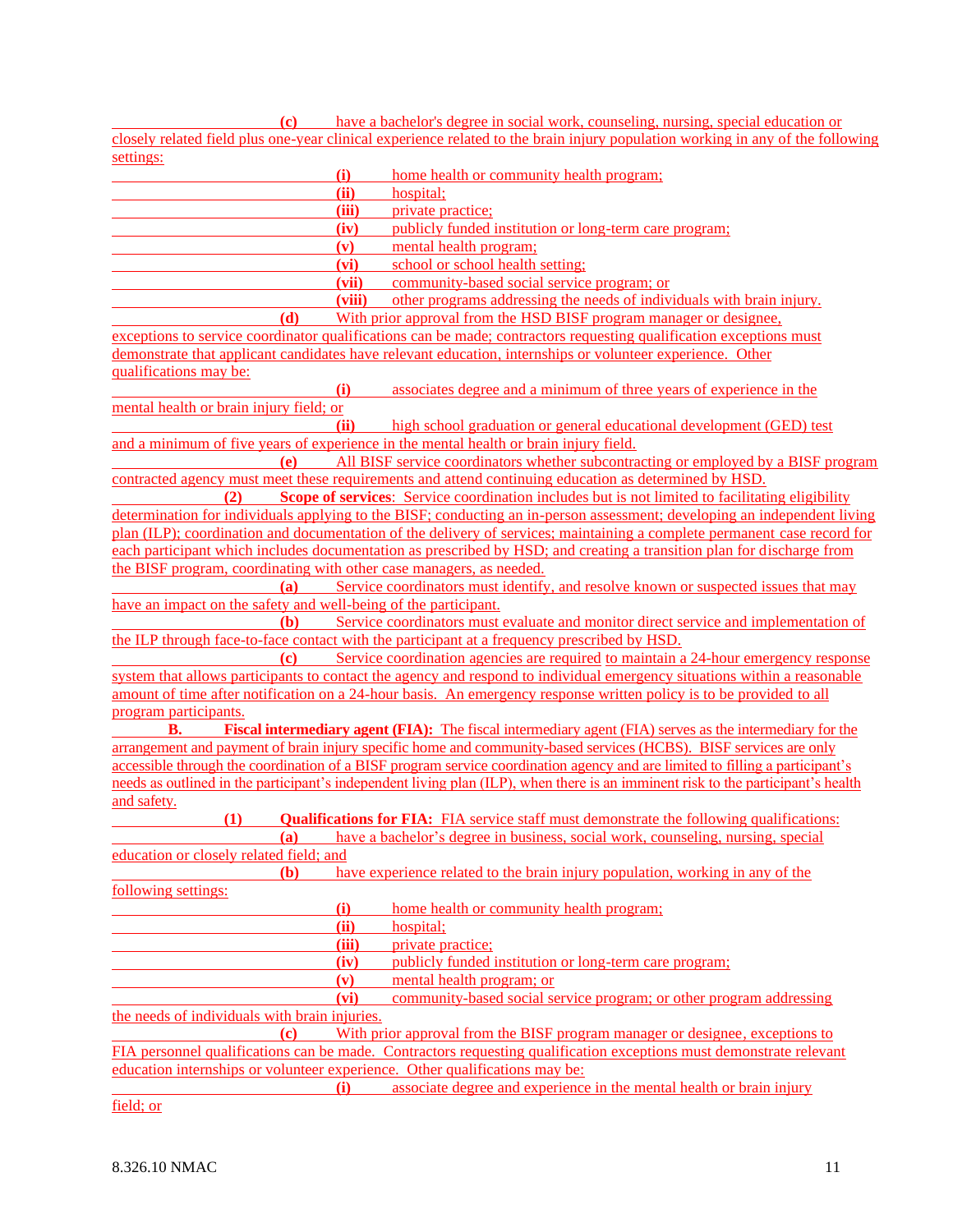|                                                  | (ii) high school graduation or general educational development (GED) test                                                |
|--------------------------------------------------|--------------------------------------------------------------------------------------------------------------------------|
|                                                  | and extensive experience in the mental health or traumatic brain injury field.                                           |
|                                                  | (d) All BISF FIA staff employed by the agent, must meet these requirements and                                           |
|                                                  | attend continuing education as determined by HSD. Contracted FIA service providers must have the required                |
|                                                  | education and be duly licensed by the state of New Mexico within their respective disciplines.                           |
| (2)                                              | Scope of services: Fiscal intermediary agent services include but are not limited to the                                 |
|                                                  | following activities: maintain a network of providers of brain injury related services and goods and ensure that         |
|                                                  | subcontracted providers are duly licensed by the state of New Mexico or otherwise certified within their respective      |
|                                                  | disciplines; procure goods and arrange contracts and letters of agreement with vendors and contractors who provide       |
|                                                  | the goods, services and supports; receive service and goods referral requests submitted by BISF service coordinators     |
|                                                  | for prior authorization; and arrange for delivery of BISF goods and services.                                            |
|                                                  | Prior to arranging for and funding requested services or goods, the FIA must<br>(a)                                      |
|                                                  | verify that other responsible payer source coverage is not available to pay for services or goods and that the           |
|                                                  | participant has exhausted any other financial resources.                                                                 |
|                                                  | The FIA must monitor and document service expenditures for participants<br><b>(b)</b>                                    |
|                                                  | receiving BISF HCBS and ensure that coverage does not exceed the allowable limits set by HSD;                            |
|                                                  | The FIA must assure that subcontracted providers and vendors are providing the<br>$\left( \mathbf{c} \right)$            |
|                                                  | services and goods as contracted and ensure timely reimbursement to such providers and vendors.                          |
| C.                                               | <b>General administrative requirements:</b> Agencies contracted to provide BISF service coordination                     |
| or fiscal intermediary services are required to: |                                                                                                                          |
| (1)                                              | have and follow confidentiality standards;                                                                               |
| (2)                                              | maintain a current business license issued by the state, county or city government if required;                          |
| (3)                                              | comply with all applicable federal or state regulations, policies and procedures that apply to                           |
| their business and to their contract with HSD;   |                                                                                                                          |
| (4)                                              | demonstrate financial solvency;                                                                                          |
| (5)                                              | maintain full professional liability insurance coverage;                                                                 |
| (6)                                              | establish and maintain written policies and procedures related to:                                                       |
|                                                  | service provision and appropriate supervision;<br>(a)                                                                    |
|                                                  | professional documentation standards;<br>(b)                                                                             |
|                                                  | training and education on brain injury; and<br>(c)                                                                       |
|                                                  | (d)<br>grievances and appeals as outlined in 8.326.10.15 NMAC in a manner that is                                        |
|                                                  | accommodating to those living with brain injury and agreeable to the HSD BISF program; and                               |
| (7)                                              | have a governing board with at least one external member with a brain injury, a family                                   |
|                                                  | member with a brain injury or professional working with brain injury;                                                    |
| (8)                                              | maintain an in-house directory of brain injury resources for each region served.                                         |
| [8.326.10.10 NMAC - N, 11/15/2007]               |                                                                                                                          |
|                                                  |                                                                                                                          |
|                                                  | <u>[8.326.10.11 LIFE SKILLS COACHING SERVICES PROVIDERS FOR TRAUMATIC BRAIN INJURY</u>                                   |
|                                                  | <b>TRUST FUND PROGRAM</b> New Mexico traumatic brain injury program, life skills coaching services are services          |
|                                                  | provided to individuals with traumatic brain injury (TBI) to assist them in performing routine daily living tasks that   |
|                                                  | will enhance their quality of life. Individuals are eligible to receive life skills coaching services that meet specific |
| New Mexico TBI program requirements.             |                                                                                                                          |
|                                                  | A. Life Skills Coaching Services: services are focused on coaching individuals to live independently                     |

in their homes and communities. Life skills coaching is not designed to provide substitute task performance. It is customized for each individual and is usually provided in the person's home, place of work or wherever an activity would normally occur. Life skills may also be provided to family members to help them adjust to their changed roles and circumstances following the traumatic brain injury of their family member. Life skills coaching for individuals with traumatic brain injuries are those services that may include but are not limited to: ment including:

| - - |                                    | <u>acciet individua</u><br>c with houeing and household management<br>and blood in the contact of the state of the contract of the contract of the contract of |
|-----|------------------------------------|----------------------------------------------------------------------------------------------------------------------------------------------------------------|
|     | (ል)<br><b>TELET</b>                | locating affordable housing,                                                                                                                                   |
|     | ሔ<br>107                           | signing a rent or lease agreement.                                                                                                                             |
|     | $\left( \mathbf{v} \right)$<br>प्य | eleaning the house,                                                                                                                                            |
|     | る<br>ru j                          | shopping for household goods,                                                                                                                                  |
|     | (አ)<br>$\mathbf{\mathbf{C}}$       | cooking meals.                                                                                                                                                 |
|     | - 1                                | laundry and<br><del>iddiidi y, and</del>                                                                                                                       |
|     | (പ<br>5                            | use of everyday tools and appliances;                                                                                                                          |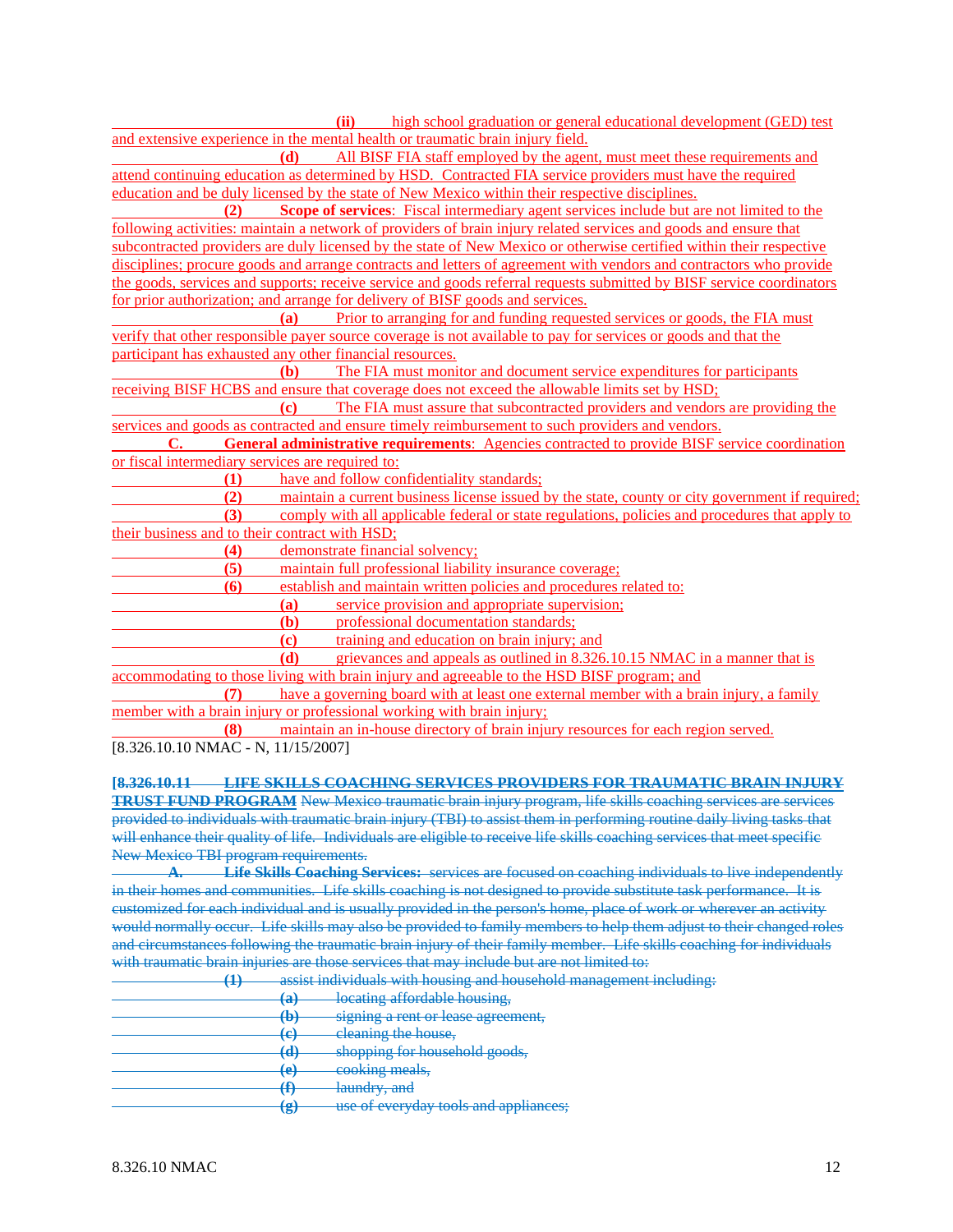**(2)** assist individuals in applying nutritional principles in developing menus along with comparative shopping and food preparation; **(3)** coach individuals on activities of daily living such as personal care including but not limited to hygiene, grooming and dressing; **(4)** coach individuals on their physical, medical and emotional health maintenance; **(5)** coach medication reminder cues; **(6)** train individuals in the use of assistive devices and other durable medical equipment including communication devices; **(7)** assist individuals with employment and education needs; **(8)** teach individuals on the best ways to utilize and access public transportation; **(9)** help individuals become aware of community resources and how they can gain access to them; **(10)** assist individuals to learn and practice sensible money management; **(11)** coach individuals on ways to most effectively interact and communicate with family members and other caregivers; **(12)** coach individuals in the development and use of anger management skills; **(13)** coach individuals in memory skills; **(14)** provide coaching to improve time management skills; **(15)** help individuals recognize and avoid common dangers to self and possessions, which may include basic safety skills including interaction with strangers, first aid, fire safety, crossing streets and common public courtesy; **(16)** assist individuals with other social, recreational and cognitive skills as specified in their ILP; **(17)** coach individuals on their communication skills; **(18)** coach individuals on childcare and parenting skills; **(19)** assist with other social, medical or educational skill needs as recognized by the individual, individual's service team and or the family. **B. Administrative Requirements of Life Skills Coaching Services Contractors:** Life skills coaching is intended to provide coaching of the skills that an individual needs to function in their home environment, their job and or their community. **(1)** Service coverage area for TBI life skills coaching services should be throughout at least one entire TBI program region as specified in the contract provider agreement with ALTSD. **(2)** Based on an initial assessment and 90-day reassessment of need, individuals may receive TBI life skills coaching for up to four hours per day, five days per week for up to one year. When it becomes evident that no progress is being made by the individual the lack of progress must be documented in the individual's record. A team staffing must be called to determine if the life skills coaching the individual is receiving is still appropriate and if it should or should not be changed or continue. The team should be comprised of the individual, the life skills coach(s), the service coordinator(s) family members and other appropriate professionals including applicable crisis interim services staff. **(3)** Life skills coaching services shall follow a behavioral model for individuals in the program and be conducive to desirable behavior for everyday life and to assist the individual in learning coping skills to help improve interrelationships. **(4)** Life skills coaching services shall be provided in a one to one basis or in a small group setting of no more than four individuals and shall be based on the needs of the individual. Coaching shall take place in the individual's residence or wherever the activity would take place naturally. **(5)** Facilitate independent living skills by providing life skills coaching services to individuals with TBI to increase their ability to live independently. **(6)** An independent living skills assessment must be completed for each individual who is determined to be eligible for life skills coaching service. This assessment must: **(a)** be completed prior to beginning life skills coaching services; **(b)** consist of an evaluation of daily living skills through observation, testing, questioning and consultation within the individual's everyday environment; home, work, school and general community setting; **(c)** determine the individual's capabilities, long and short term goals, and needs in employment, education, transportation, housing, home management, finances, money management, self-advocacy,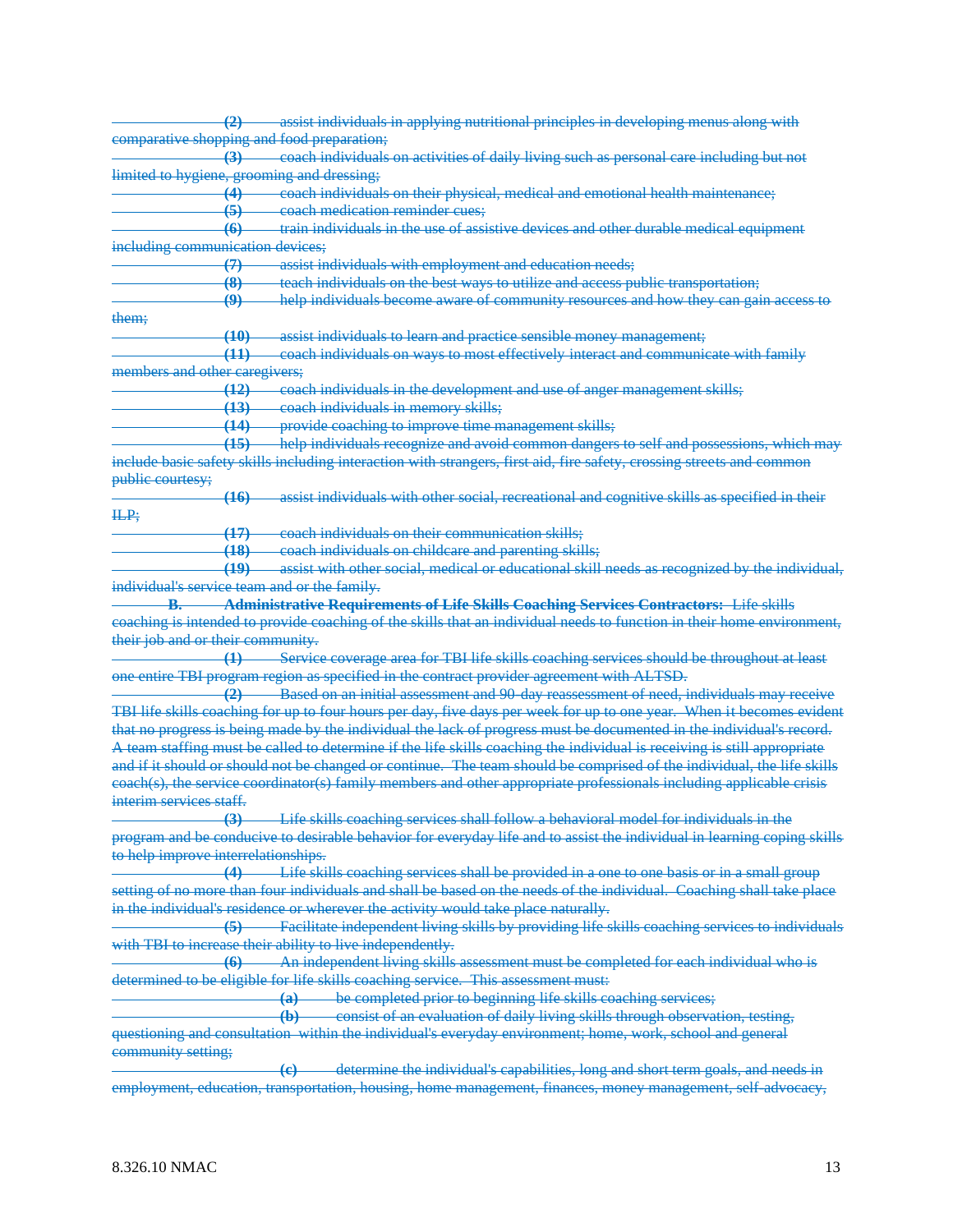socialization, recreation, community living, self-care, attendant care needs, communication, and ability to access community resources; **(d)** include medical documentation of a traumatic brain injury by a duly licensed physician or psychologist, including an assigned ICD 9 code; **(e)** include a written ILP for life skills coaching services that covers: goals and objectives, training necessary to reach those goals and objectives, number of hours per month the individual will receive life skills coaching , expected measurable outcomes, time frames for reaching goals and meeting objectives, plans for discharge and or transition out of life skills coaching services, identification of the service coordinator(s) other persons, services, programs and or products necessary to help the individual reach targeted goals and accomplish those objectives, and identification and estimated costs of crisis interim goods and or services; **(f)** be reviewed and updated quarterly; and **(g)** begin life skills coaching only after the individual's service coordinator has included life skills services in the individual's ILP and a life skills coaching plan has been submitted to the service coordinator. **(7)** Maintain case records on each individual served including but not limited to: the two page application, initial life skills assessment, eligibility documentation (ICD 9 code), ILP which includes goals, measurable objectives, contact, progress, revisions of ILP that reflect changes in goals and objectives, referrals and outcomes of services. **(8)** Have and follow confidentiality standards. **(9)** Maintain a current business license issued by the state, county or city government if required. **(10)** Life skills coaching contractors must comply with all applicable federal and state regulations, policies and procedures that apply to their business. **(11)** Demonstrate financial solvency. **(12)** Establish and maintain separate financial reporting and accounting activities that are in accordance with state requirements. **(13)** Maintain an automated data system for financial and program reporting purposes (note: direct linkage/modem to the aging and long term services department may be required). **(14)** Be knowledgeable of TBI resources within their community, their region, New Mexico and nationally and maintain an in house directory of TBI useful resources on site. **(15)** Have an established method of information and data collection. **(16)** Have a readily accessible office in each geographic region serviced by the contract provider. **(17)** Comply with all federal and state regulations, policies, and procedures, including but not limited to policies and procedures related to: **(a)** service provision and appropriate supervision; **(b)** professional documentation standards; **(c)** training and education; and **(d)** reimbursement of life skills coaching services. **(18)** Purchase and maintain full professional liability insurance coverage. **(19)** Establish and maintain appropriate written grievance procedures. **(20)** Reports shall be submitted in the time frame and format prescribed by TBI program. Reports will be submitted in the manner designated by the TBI program including a summary of the total hours of life skills coaching services provided to each individual. **(21)** Organizations must avoid conflict of interest or duplication of services and may not provide other state general funded services to individuals with traumatic brain injuries when they are also individuals for whom they provide TBI life skills coaching services. **(22)** Comply with the following quality assurance system requirements: **(a)** assure that the TBI individual achieves an optimal level of wellness and function by implementing timely and appropriate services and natural supports individualized to meet their needs; **(b)** assure timely assessment and implementation of necessary services, supports and goods; **(c)** insure that each individual's ILP addresses targeted realistic goals and objectives with measurable outcomes within a cost-effective and specific time frame; **(d)** develop an ongoing monitoring process which provides for the evaluation of quality effectiveness and appropriateness of services and supports provided to the individual;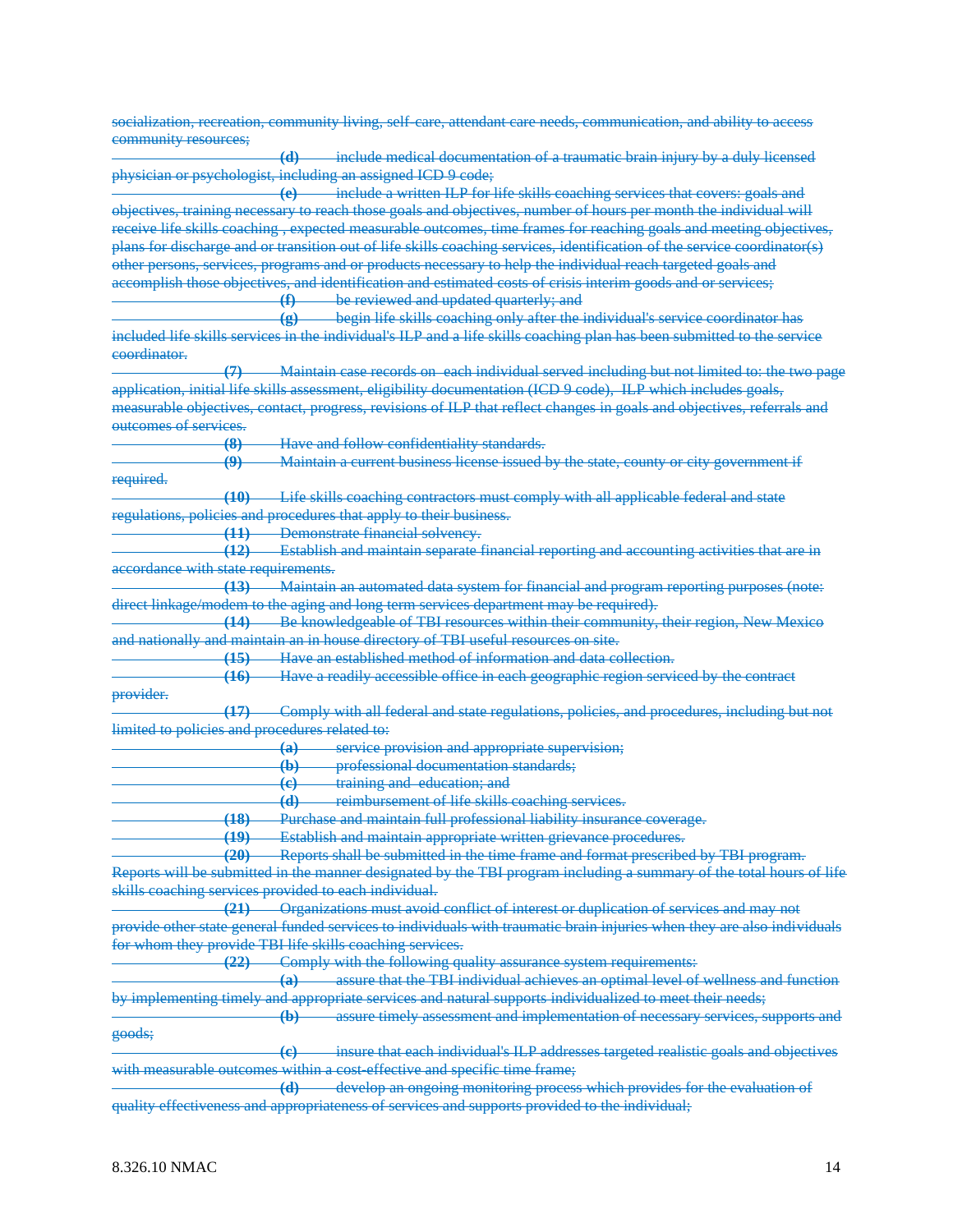| utilize a monitoring system to track accurate data reported on individual issues<br>$\left($ e $\right)$                |
|-------------------------------------------------------------------------------------------------------------------------|
| and concerns regarding the individual from both internal and external resources;                                        |
| $\bigoplus$<br>identify and resolve known or suspected issues that may have an impact on the                            |
| individual, perform annual individual satisfaction surveys that identify areas of need such as delays in                |
| implementation of services or supports, over and under utilization of services or supports and access to providers of   |
| services:                                                                                                               |
| employ a formal method of monitoring regulating and documenting the quality of                                          |
| $\left( 8 \right)$                                                                                                      |
| services or supports provided to determine if the goals and objectives of the ILP are being achieved and remain         |
| appropriate and realistic;                                                                                              |
| -arrange and participate in a quarterly individual progress review with other<br>(h)                                    |
| service contract and or subcontract providers to verify that the individual's goals and objectives remain appropriate   |
| and realistic;                                                                                                          |
| monitor and assure that services and supports are readily accessible to the<br>$\bigoplus$                              |
| individual;                                                                                                             |
| evaluate and monitor the appropriateness and timeliness of services delivered to<br>$\oplus$                            |
| the individual;                                                                                                         |
| maintain regular communication with all contract and subcontract providers<br>$\left( \mathbf{k}\right)$                |
| delivering services and products to the individual;                                                                     |
| demonstrate that the quality of services has been evaluated and that all concerns<br>$\bigoplus$                        |
| and issues are identified including implementation of necessary corrective action plans; and                            |
|                                                                                                                         |
| (m) maintain original individual records for each program individual in the local                                       |
| service coordination contractor agency.                                                                                 |
| Staffing Requirement Qualifications: TBI life skills coaches must demonstrate their<br>C.                               |
| qualifications in one of the following ways listed below.                                                               |
| (1) Have a current registered nurse license in good standing from the New Mexico board of                               |
| nursing.                                                                                                                |
| Have a bachelor's degree in social work, counseling, nursing, special education or closely<br>$\left( 2 \right)$        |
| related field plus one year clinical experience related to the TBI population working in any of the following settings: |
| home health or community health program;<br>$\left( a\right)$                                                           |
| $\bigoplus$<br>hospital;                                                                                                |
| <i><b>Private practice</b></i><br>$\left( \mathrm{e}\right)$                                                            |
| publicly funded institution or long term care program;<br>$\overline{d}$                                                |
| mental health program;<br>$\left( \mathbf{e} \right)$                                                                   |
| community based social service program; and<br>$\bigoplus$                                                              |
|                                                                                                                         |
| other programs addressing the needs of individuals with traumatic brain injuries.<br>$\circledast$                      |
| With prior approval from the TBI program manager or designee exceptions to life skills<br>$\left(3\right)$              |
| coaching qualifications can be made. Providers requesting qualification exceptions must demonstrate relevant            |
| education internships and or volunteer experience. Other qualifications may be:                                         |
| associate's degree and a minimum of three years experience in the mental health<br>(a)                                  |
| or traumatic brain injury field; and                                                                                    |
| high school graduation or general educational development (GED) test and a<br>$\left( \mathbf{b}\right)$                |
| minimum of five years experience in the mental health or traumatic brain injury field.                                  |
| All TBI life skills coaches whether subcontracting or employed by contractor must meet<br>(4)                           |
| requirements and attend continuing education as determined by ALTSD.                                                    |
| Prior written approval from the TBI program is required for any intern providing life skills<br>(5)                     |
| coaching in the TBI program.                                                                                            |
|                                                                                                                         |
| -Notify the department if key personnel changes occur. The state reserves the right to<br>$\left( 6 \right)$            |
| review contract status if key personnel change.                                                                         |
| Life skills coaching agency agrees to pay the minimum hourly wage to life skills coaches<br>$\left(7\right)$            |
| as stated in the request for proposals for TBI providers.                                                               |
| Reimbursement for Life Skills Coaching Services: Reimbursements for TBI life skills coaching                            |
| services under state general funded contract with the aging and long term services department is through the unit       |
| price system (UPS) of the administrative services division of the aging and long term services department.              |
| Component unit service rate is as stated by ALTSD in the request for proposals for TBI<br>(1)                           |
| providers at 20 hours per week per individual maximum.                                                                  |
|                                                                                                                         |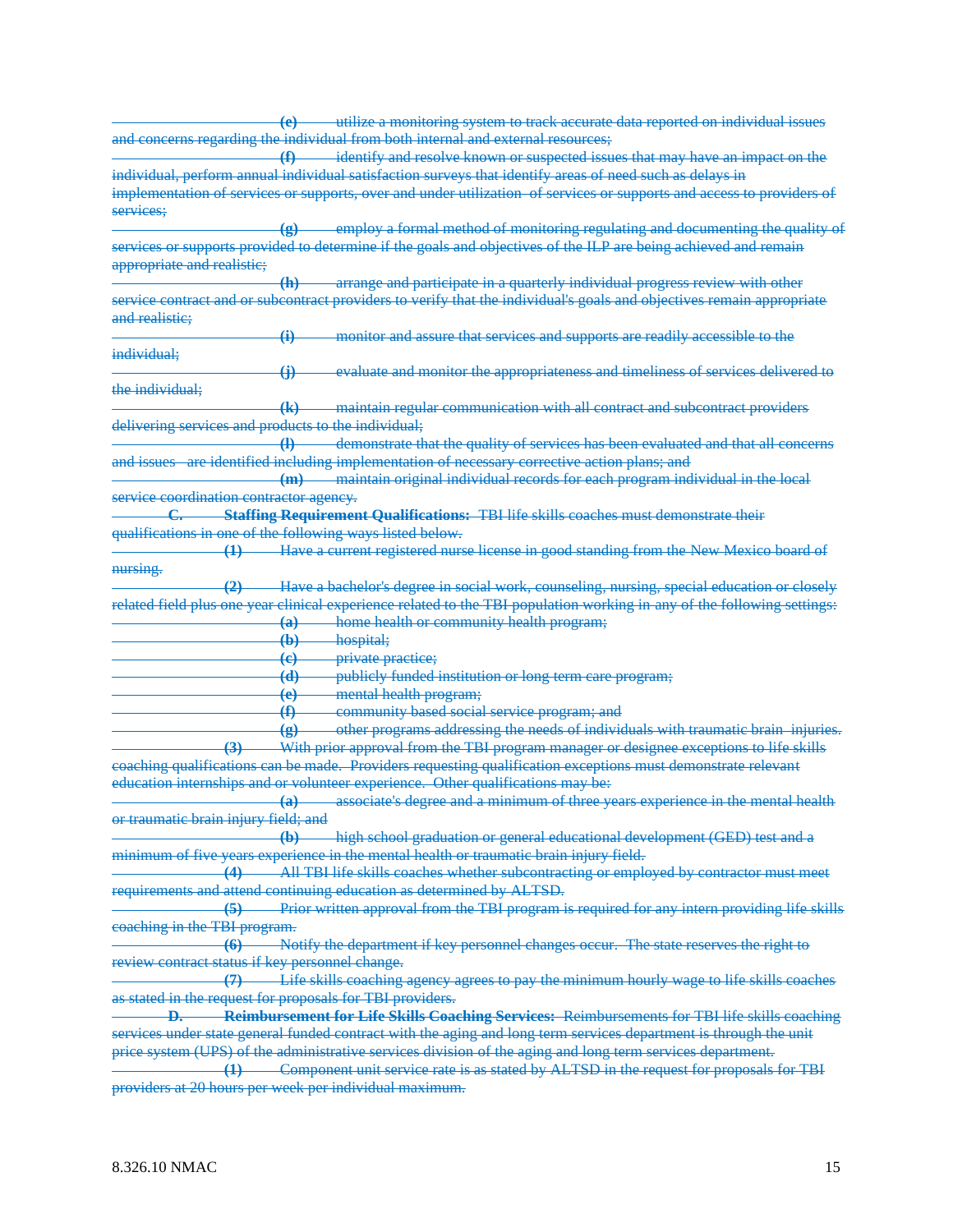**(2)** TBI life skills coaching services is calculated on a rate per hour as set by ALTSD and is payable through a monthly reimbursement not to exceed one-twelfth of the contractor's total contract for this service. Allocations for TBI life skills coaching services are based upon legislative appropriation and annual utilization review.

**(3)** Activities that are not billable include:

**(a)** services provided to persons who do not meet the definition of individuals with traumatic brain injuries (TBI);

**(b)** services provided to persons who are not residents of the state of New Mexico or who reside in an institution or who are served through a separate system such as one provided through the medicaid waiver programs;

**(c)** direct intervention services such as individual therapy, support groups, homemaker personal care services, personal attendant services, psychosocial rehabilitation services and or services that are being paid by TBI crisis interim services;

**(d)** individual outreach and identification activities in which a provider attempts to contact potential individuals;

**(e)** services that are not documented by the TBI life skills coach in the individual's file;

**(f)** travel to and from the individual's home, except when the individual is provided transportation for service and support coaching which has been included in the ILP, unless prior approval has been given in writing by the TBI program;

**(g)** attendance at training and other personnel development activities which are not face to face with the individual:

**(h)** preparation of billing statements progress notes or quarterly reports; and

**(i)** life skills coaching contractors cannot charge eligible individuals according to a sliding fee scale for TBI services.] **CONFLICT OF INTEREST:** Contracted entities and providers, who provide direct BISF services, must avoid conflict of interest or duplication of services and may not:

**A.** provide direct intervention services, such as individual therapy, group therapy, support groups, homemaker services, personal attendant services, life skills coaching services, psychosocial rehabilitation services, and or duplicate BISF HCBS or fiscal intermediary services for enrolled BISF participants, when they are also contracted to provide service coordination services;

**B.** accept gifts from existing or potential vendors in exchange for a contract relationship or other favorable treatment;

**C.** charge BISF program participants for their services; and

**D.** in no instance shall a service coordination agency or fiscal intermediary agent, contracted by HSD for BISF program services, dictate the provider, vendor or contractor that shall provide a participant's services or goods. [8.326.10.11 NMAC - N, 11/15/2007]

**[8.326.10.12 CRISIS INTERIM SERVICES TO INDIVIDUALS WITH TRAUMATIC BRAIN INJURY** 

**TRUST FUND PROGRAM:** Crisis interim services to individuals with traumatic brain injury (TBI) are provided through a contracted fiscal intermediary agency that processes reimbursement and funding for services and goods for eligible recipients of the ALTSD trust fund. Individuals are eligible to receive crisis interim services that meet specific New Mexico TBI program requirements.

**A. Crisis Interim Services Eligibility Requirements:** Services are focused on funding services, supports and goods for individuals who have a current service coordinator through the TBI program. External case managers must access crisis interim through the TBI service coordinator. TBI service coordinators are responsible for determining initial eligibility and arranging for crisis interim service or products with the fiscal intermediary agent. The fiscal agent must comply with the following:

**(1)** obtain copies of the individual's two page application, qualifying ICD 9 code and referral form from the service coordinator;

**(2)** have a written comprehensive ILP that includes all services, products, estimated costs, duration and or limits, before the contract fiscal agent may fund the services or product;

**(3)** ensure through a copy of the service coordination ILP that the applicant receiving funding has exhausted any other financial resources and that services are provided only until other resources can be made available; and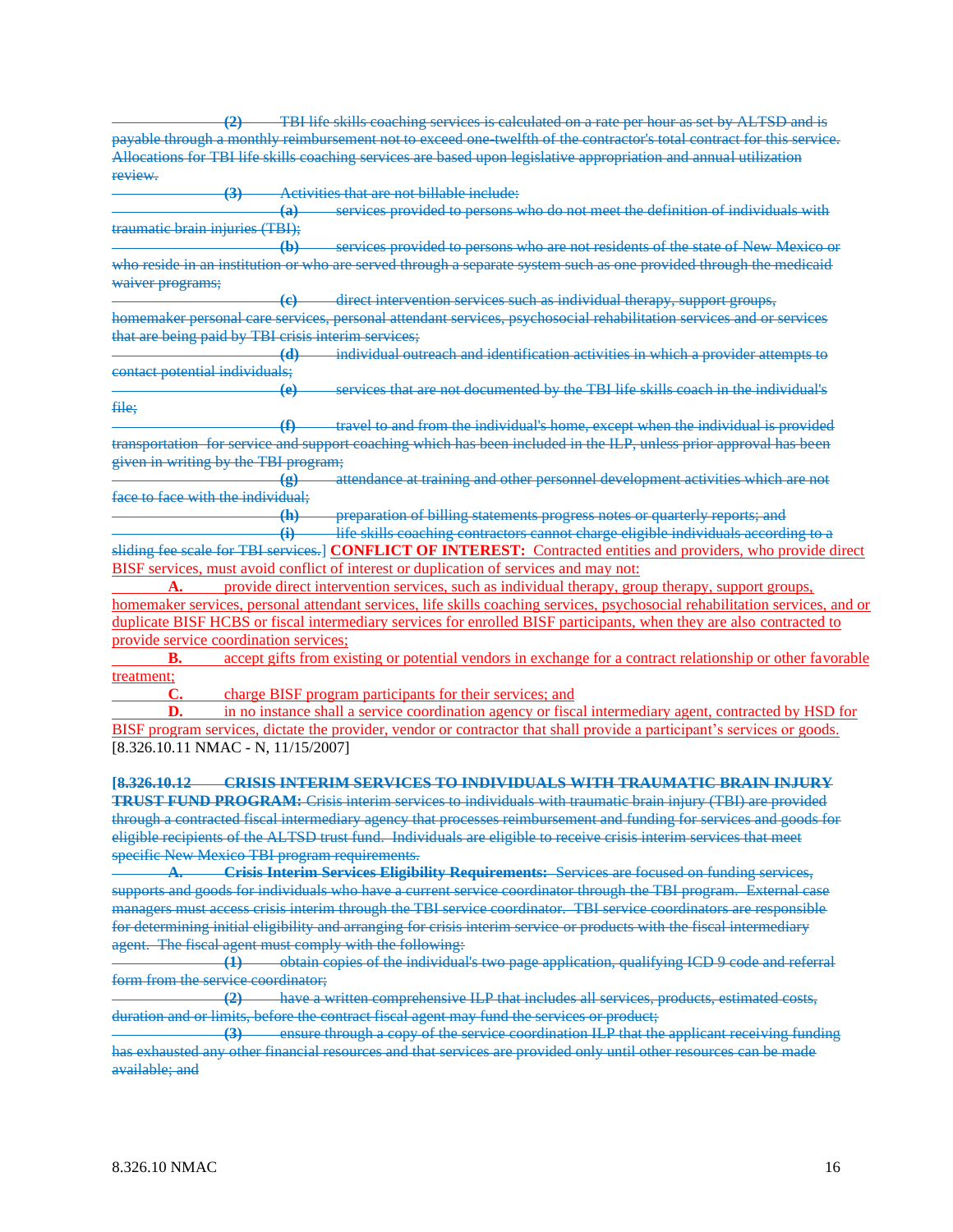**(4)** applicants may be eligible to receive funding when there is an accelerated need for services on a short-term basis to protect the individual if the person has an exacerbated condition that has caused a critical need or if needs have suddenly and drastically changed.

**B. Funding Limits Per Individual:** There is a maximum yearly and lifetime coverage for each individual with a TBI and it is determined by the individual's need based on service coordinator assessment(s) and availability of funding. The qualifications for funding are that:

**(1)** all TBI individuals may or may not qualify for or receive the yearly or lifetime maximum; **(2)** there is a one-time only initial housing assistance in a lifetime;

**(3)** a one-time only \$10,000 lifetime limit on environmental modifications;

**(4)** crisis interim funding is limited up to \$25,000 lifetime maximum per year per TBI individual and is dependent on legislative appropriation; and

**(5)** crisis interim funding is limited up to \$75,000 lifetime maximum per TBI individual and is dependent on legislative appropriation.

**C. Provisions for Utilization of Services Provided to Individual:** The individual is given freedom of choice to select needed goods or a provider for a given service based on the ILP, then conveys the choice to the service coordinator who then notifies the fiscal intermediary agent through submission of a referral, to contact the provider and set up a letter of agreement and or contract, to provide said services to the individual. The crisis interim services record shall reflect the express service details stated in the individual's ILP and in the service coordinator's referral and shall include:

**(1)** a copy of the doctor's order recommending services due to TBI as applicable;

**(2)** the service being provided;

**(3)** the 90 days timeline;

**(4)** the number of sessions and hours per week or the particular service(s) or item(s) provided; **(5)** the fee charged per hour or for the specified item; and

**(6)** in the case of provider services, notify the service coordinator who in turn notifies individual that an agreement has been completed; start date of services begins with the initial appointment for the individual.

**D. Duration of Services:** Crisis interim funding shall be limited to 90 days in duration. Exceptions to this 90-day timeline, may be made by the crisis interim contractor.

**(1)** Continuation of crisis interim services funding is contingent upon receipt of a 90-day reassessment conducted in collaboration with, and the authorization in writing by the individual's service coordinator. It is determined within each 90-day time frame if the needs being addressed still exist and cannot be provided by another payor source. Reassessment must be conducted every 90 days and documentation of reassessment and continuing need must be established and recorded in the individual's crisis interim record and service coordination file.

**(2)** After services have been inactivated for an individual, the individual may have services reestablished due to an exacerbated condition or extended past the initial 90 days due to continued need of a critical nature. Reassessment and documentation is required as detailed in Paragraph (1), above.

**(3)** Justification for continuing crisis interim services funding must be recorded with proper documentation and corroborating written assessment or progress note from a physician or licensed medical provider such as a physical or occupational therapist stating support for ongoing services.

**(4)** Crisis interim services may be extended or continue past the 90-day duration until a necessary product can be obtained or modification to the individual's environment or automobile can be completed. A 90-day reassessment is not usually required during the interval between assessment and delivery, if the situation is that the initial task cannot be completed during the first 90 days. The cause for delay beyond 90 days must be recorded in the crisis interim individual's record and service coordination file and updated every 90 days until completion of the project or modification has been completed or the goods ordered are delivered.] **INDEPENDENT LIVING PLAN:** An independent living plan (ILP) is required for each interim service period that includes all the services, goods, and supports recommended to the participant including referrals to BISF HCBS and any other potential resources available in the local community that are needed to resolve the identified crisis. BISF HCBS cannot be initiated until the service coordinator has included the services in the ILP and completed the appropriate referrals. The ILP is to be written and developed by the service coordinator with the participation of the participant and shall include:

**(1)** person-centered goals and action steps needed to complete goals;

**(2)** education and support necessary to reach goals and objectives;

**(3)** number of hours per month the participant will receive BISF service coordination and other identified BISF services;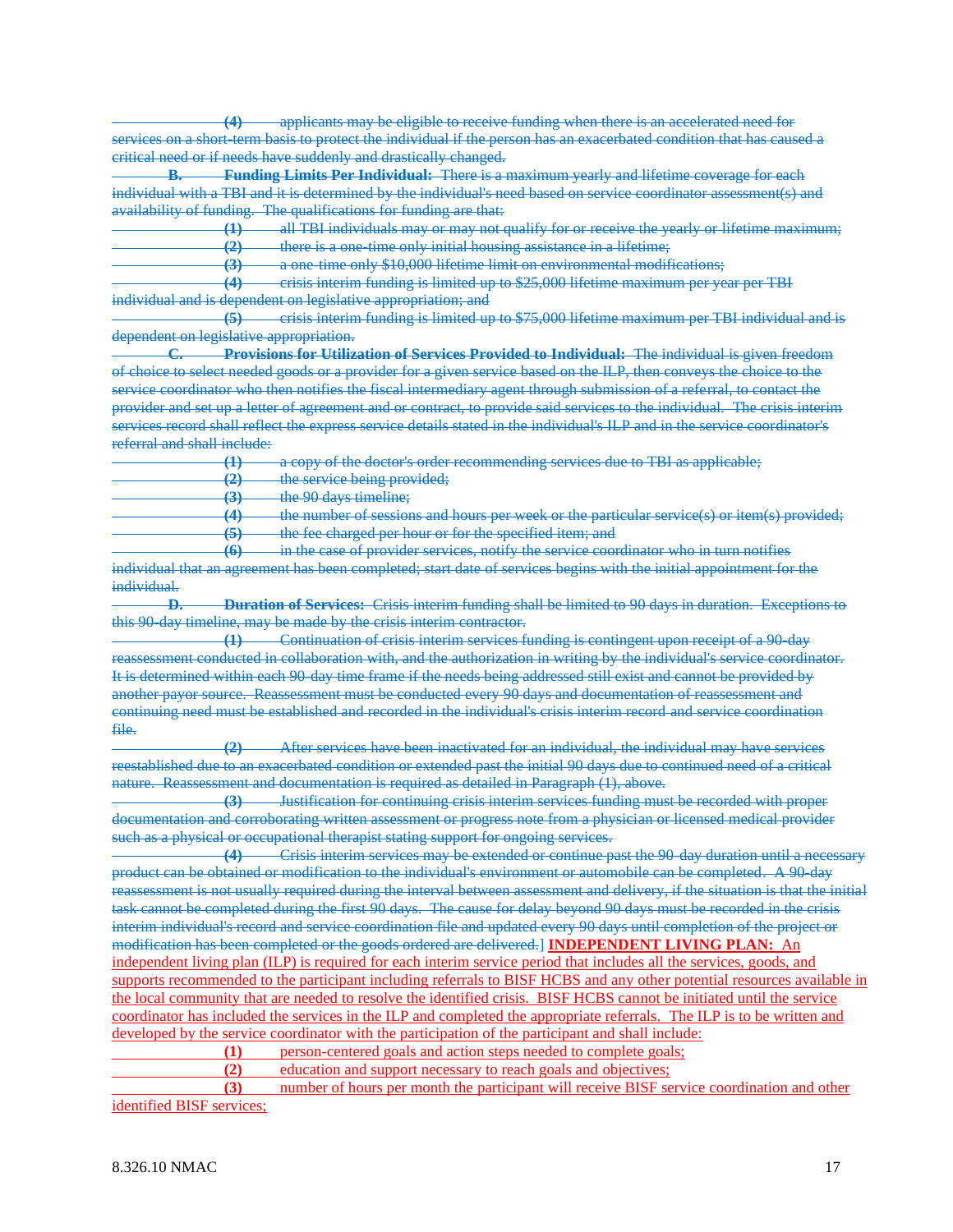**(4)** expected measurable outcomes;

**(5)** time frames for reaching goals and meeting objectives;

**(6)** plans for discharge or transference to another program or payer source;

**(7)** identification of all persons, services or products necessary to reach the participant's goals and accomplish their objectives; and

**(8)** estimation of cost of services or goods provided by HCBS.

[8.326.10.12 NMAC - N, 11/15/07]

# **[8.326.10.13 TBI CRISIS INTERIM SERVICES GOODS AND SUPPORTS OFFERED TO INDIVIDUALS WITH TRAUMATIC BRAIN INJURY TRUST FUND PROGRAM:** Crisis interim services for

individuals with TBI include but are not limited to the items listed below.

**Special Equipment:** TBI crisis interim services funds may be used to pay for equipment that fills the need of a individual, that is specifically not paid for by medical assistance division (MAD) programs, medicare, the special education-individuals with disability education act (IDEA) program, department of vocational rehabilitation (DVR), HMOs, private insurance, or another payor source. The equipment must be necessary because of the individual's TBI and a prescription or a written assessment provided by a physician or licensed therapist must be submitted to justify the equipment requested.

**B. Assistive Technology Assessment Services:** Funds from TBI crisis interim services may be used to provide assistive technology assessment.

**(1)** Assistive technology assessment services are the systematic application of technologies to assist persons diagnosed with TBI to improve communications skills and the ability to perform activities of daily living.

**(2)** Services shall be provided by an individual or agency with a minimum of a post-Master's degree in assistive technologies; an individual or agency who is certified by the rehabilitation engineering and assistive technologies society of north America (RESNA); or an individual or agency who demonstrates a working knowledge of assistive technologies, a physician or rehabilitation provider agency. Services shall include assessment, recommendations and training by a healthcare professional.

**C. Initial and or Emergency Housing Costs:** Funds from TBI crisis interim services may be used to pay initial and or emergency rent, security deposit and utility start-of-service and or one month maintenance of

service charges. This is a one-time only lifetime occurrence. Housing plans shall adhere to the following guidelines: **(1)** a copy of a lease or rental agreement letter that contains the name of the leaser, the address of the property and a contact name and phone number for verification of rental intent shall be obtained by the service coordinator and placed in the individual's permanent file;

**(2)** a copy of the lease or rental agreement shall be sent with the referral to crisis interim and placed in the individual's record;

**(3)** a written plan shall detail the manner in which initial housing and utility costs will be paid and included in the individual's file;

**(4)** start up and or emergency utility costs shall be submitted to crisis interim to be paid within 30 days of the signed rental agreement;

**(5)** housing plan shall include documentation that the TBI individual has sufficient long-term resources to sustain on-going housing expenses; and

**(6)** document evidence that TBI funds are not being used to pay for housing that could have been provided by another more appropriate payor source.

**D. Environmental Modifications:** Funds from the TBI crisis interim services may be used to make an individual's home accessible due to individual's TBI and related physical limitations and must meet the following requirements:

**(1)** no home improvements requested by the individual will be covered by crisis interim funds;

**(2)** funds can only be used to make the individual's home more accessible because of their TBI condition, this includes but is not limited to, widening doorways, installing ramps and modifying bathrooms; **(3)** an assessment on the proposed environmental modification must be done by a licensed physical or occupational therapist to justify the service;

**(4)** for any modification over \$250 at least one contractor bid shall be obtained by the service coordinator, which include blueprint and or written description of plan and price itemization for materials and labor, along with any other supporting documentation and submitted by the service coordinator to ALTSD for consideration and a written decision;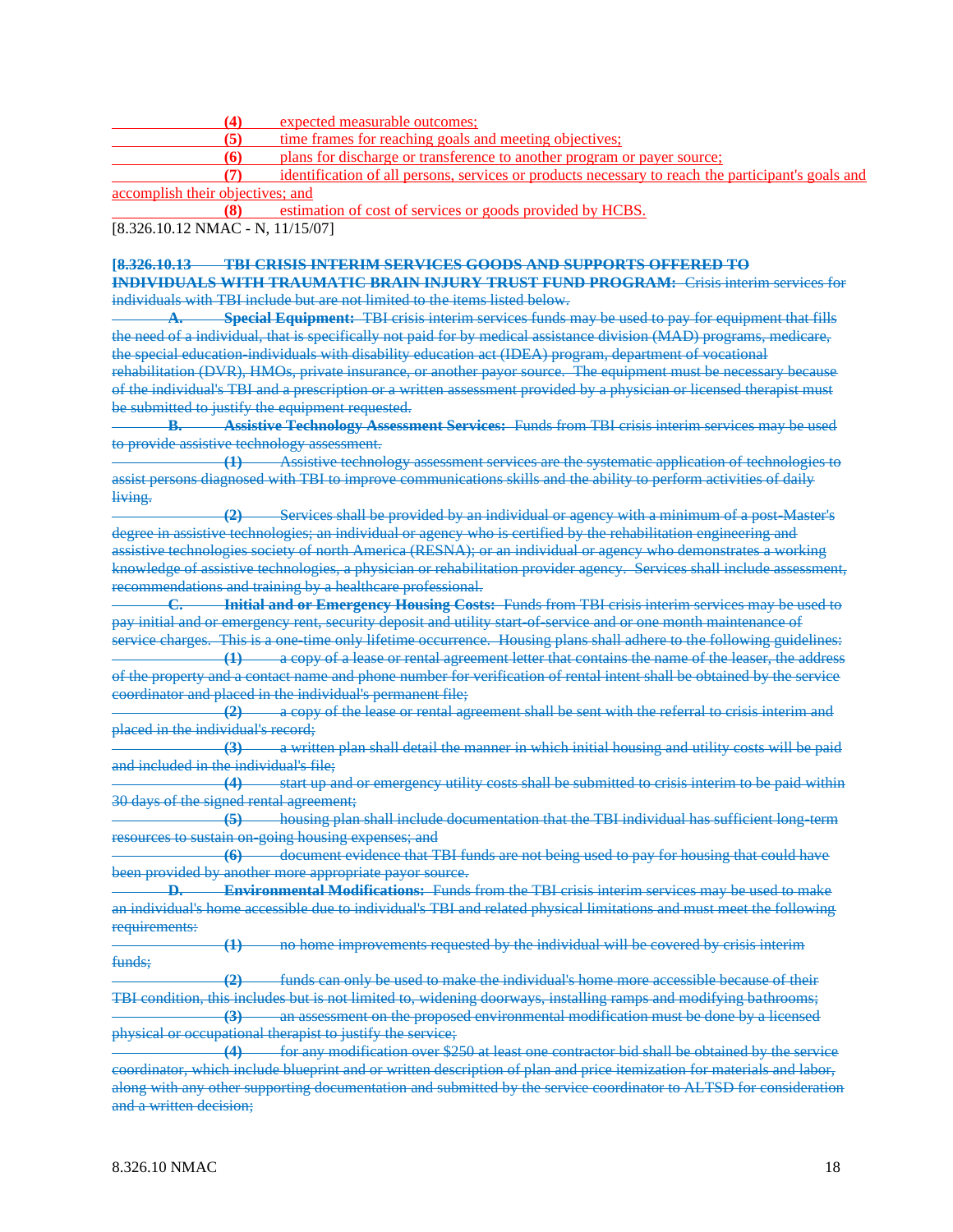**(5)** there is a one-time only \$10,000 lifetime maximum for all TBI crisis interim funded services that may be used for environmental modifications:

**(6)** funds cannot be used to purchase a home;

**(7)** only contractors with current license in good standing can be engaged to do environmental modifications;

**(8)** individual shall provide proof of property ownership, and, if residing in or renting

someone else's property, provide written permission from landlord for any environmental modification funded by the TBI crisis interim services program;

**(9)** the crisis interim provider in collaboration with the individual's service coordinator shall show evidence that TBI funding was the most appropriate payor source to fund an environmental modification; **(10)** collaboration with other funding sources must include:

**(a)** detailed description/plan of the project including total cost;

**(b)** documentation of specific portion to be funded by the TBI program as the payor of last resort; and

**(c)** documentation that contractor acknowledges the specific portion and amount of the project for which the TBI program is responsible; and

**(11)** all environmental modifications shall be reviewed and approved by ALTSD in writing. **E. Retrofit Automobile:** Funds from TBI crisis interim services shall be used to modify an automobile specifically for the use of the individual with TBI and include the following criteria:

**(1)** can be used to install a van lift, hand controls and modified seating;

**(2)** cannot be used for the purchase of an automobile nor for auto repairs; and

**(3)** the crisis interim provider in collaboration with the individual's service coordinator will

show evidence that the TBI program was the most appropriate payor source to fund retrofitting an automobile for an individual with TBI.

**F. Transportation:** Funds from crisis interim services may be used to provide transportation for individuals with TBI, that is specifically not paid for by medical assistance division (MAD) programs, medicare, the special education-individuals with disability education act program (IDEA), department of vocational rehabilitation (DVR), HMO's, private insurance, or other payor sources. Planned transportation should be included in the ILP. Individuals may use funding for transportation to get to medical and therapy care for treatment of conditions directly related to the TBI, but only if they cannot access other funding sources to get them to appointments.

**G. Public/Private Transportation:** Crisis interim fiscal agents may reimburse for public transportation, taxi services and mileage reimbursement for actual mileage according to an approved rate when a private vehicle is used. Individuals may not be reimbursed for transportation costs submitted more than 90 days past the date the transportation was provided or the trip was taken.

**H. Respite Care:** Funds from crisis interim services may only be used to provide an individual's primary caregiver, as identified in the ILP, with temporary respite. Respite may be provided for a period up to 72 hours per week that may or may not include overnight hours. TBI program funds cannot be used to pay for respite care provided by home health aids or salaried employees. Funds may be used for respite care that is specifically not paid for by medical assistance division programs, medicare, HMOs, private insurance or other payor sources.

**I. Home Health Aide, Homemaker or Companion:** Funds from TBI crisis interim services may be used to contract for the services of a home health aide, a homemaker or companion from a licensed agency that meet the quality personnel standards as stipulated by the agency and state licensing. The required license of contractors providing these services must be in good standing and current. TBI crisis interim services funds may only be used to pay for home health sides, homemaker or companion services that are not paid for by medical assistance division (MAD) programs, medicare, the special education-individuals with disability education act program (IDEA), department of vocational rehabilitation (DVR), HMOs, private insurance, or other payor source.

**J. Nursing Care:** Funds from crisis interim services may be used to provide private duty nursing services that are specifically not paid for by medical assistance division (MAD) programs, medicare, HMO's, private insurance or other payor sources. These services may include:

**(1)** direct nursing care provided in an individual's home; and

**(2)** a registered nurse (RN) or a licensed practical nurse (LPN) that provides services only under the orders of the individual's physician; nursing services provided by crisis interim services must be in compliance with the New Mexico Nurse Practice Act.

**K. Therapies:** All therapists providing services under TBI crisis interim services must hold a current license and be in good standing from their respective licensing authority. Funds from TBI crisis interim services may be used to provide necessary therapies as listed below: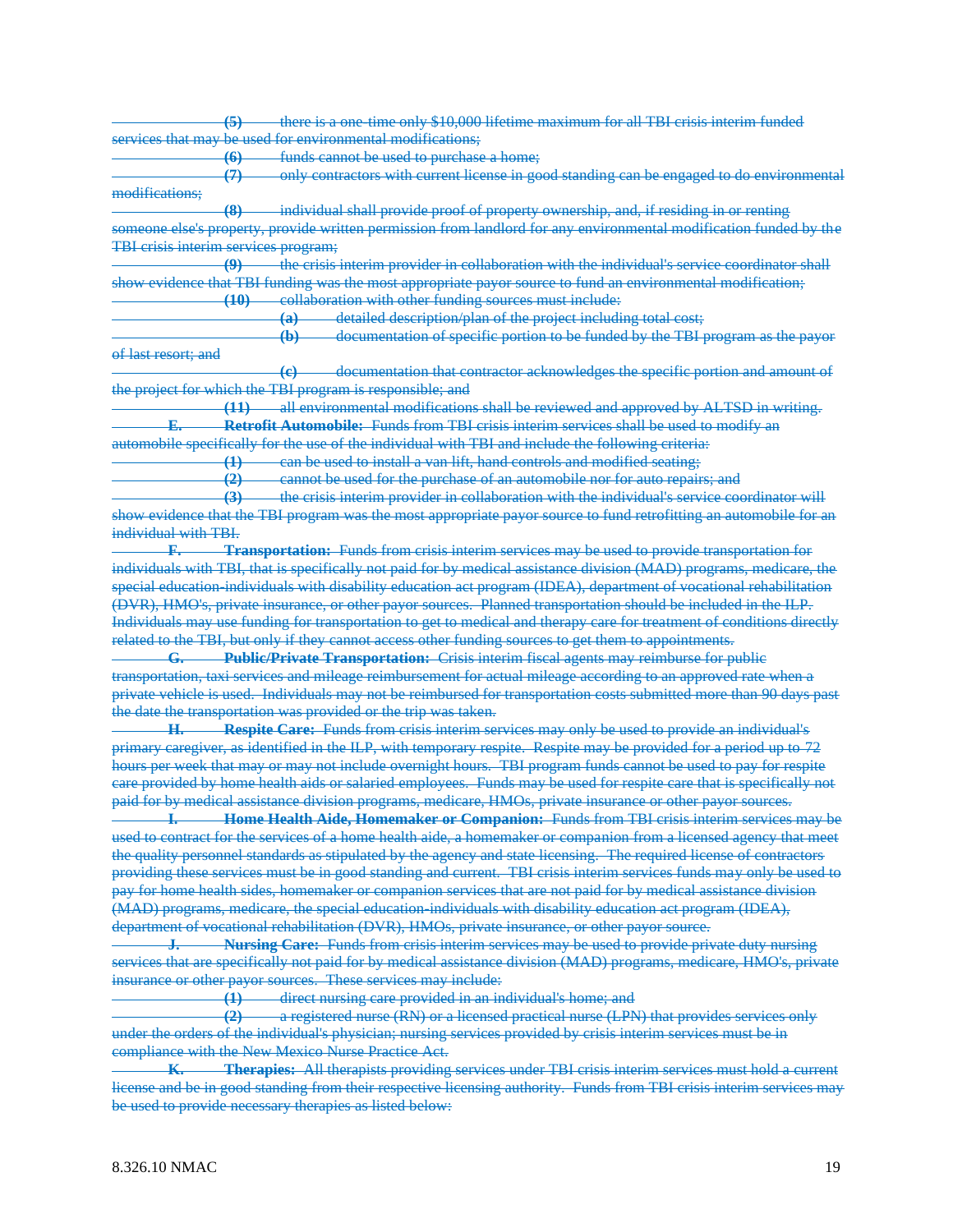|  | outpatient mental and or hebayioral health. |  |
|--|---------------------------------------------|--|
|  | <u>UUQUUUH MUHUL URU UURIU UURI KURI KU</u> |  |
|  |                                             |  |

**(2)** physical therapy;

**(3)** occupational therapy; and **(4)** speech and language therapy.

**L. Prescribed Medications:** Funds from TBI crisis interim services may be used to provide prescription medications used to treat their TBI symptoms or directly related conditions when they are not available and or covered by any third party payors, medical assistance division (MAD) programs, medicare, the special education-individual with disability education act program (IDEA), department of vocational rehabilitation (DVR), HMO's, private insurance or by another payor sources. Crisis interim services may provide:

**(1)** prescription medications listed in the TBI program formulary (exceptions to the TBI program formulary must be approved in writing from the TBI Program Manager or designee);

**(2)** individuals may not be reimbursed for prescription medications in cases where the receipt evidencing purchase is submitted more than 90 days past the date the prescription was filled;

**(3)** for reimbursement, the individual must submit the pharmacy print out, which has on it: individual's name, the date, doctor's name, name of the medication and the price paid; and

**(4)** if feasible, and the fiscal agent is able to set up an agreement with certain pharmacies, individuals may have scripts filled with the billing sent directly to crisis interim services for payment; service coordinator is responsible for checking receipts submitted by individuals to avoid duplicate payments on those submitted through the pharmacy.

**M. Health Insurance Deductibles or Co pays:** Funds from TBI crisis interim services may be used to pay health insurance deductibles or co pays from long-term services and private insurance to hospital or physician(s) for services and treatment for TBI or conditions directly related to TBI. Payment of insurance premiums are not covered by the TBI program.

**N. Other Use of Crisis Interim Funds:** TBI crisis interim services funds may be used to provide other limited services. Those services provided by a licensed practioner may require a script or a letter of recommendation from a physician or therapist.

**(1)** Special training and education to individual and family in the use of tools and methods needed to promote recovery and independence of the individual.

**(2)** Assistive devices evaluations to show justification for said devices for treatment of TBI. **(3)** Neuropsychological evaluations if there is no other payor source. Individual must present

physician's order or script for approval of evaluation in order for crisis interim services fund to cover the cost. **(4)** Training in the use of new equipment or existing equipment that has been modified for the individual's use.

**(5)** Special health and dietary items as needed because of the TBI or conditions directly related to the TBI.

**(6)** Limited alternative therapies such as massage, acupuncture, and chiropractic can be provided if a contractor designated to provide the therapy is able to document the proven effectiveness of the therapy. Practitioners must possess a current license and be in good standing with respective field.

**(7)** Experimental therapies are not usually covered. All questionable experimental therapies require prior written approval by the TBI program manager or designee.

**O. Aging and Long-Term Services Department (ALTSD),** reserves the right to approve or disapprove any and all contractors used by the fiscal intermediary agent.

**P. All Billings and Receipts Submitted to Crisis Interim Services,** for all goods, services and supports, shall be submitted for payment or reimbursement within 90 days of the service date, by the individual, service coordinator and or vendor.

**Q. Waiver of Requirements:** Only ALTSD and or TBI trust fund program manager or designee can make exceptions to the provisions of the crisis interim services standards with the following stipulations:

**(1)** requests for waivers to the provisions and services provided by the TBI program must be made in writing;

**(2)** requests must have accompanying documentation justifying the exception; and

**(3)** approval must be made in writing and must be placed in the individual's crisis interim record and service coordination permanent file.] **BRAIN INJURY SERVICES FUND HOME AND COMMUNITY-BASED SERVICES:** BISF home and community-based services (HCBS) and goods are for outpatient care administered within the state of New Mexico and must address the participant's assessed needs and include the expectation of individual and family participation. BISF HCBS are designed to resolve a participant's identified crisis, enhance the individual's self-determination and promote independence. BISF HCBS funding can only be used for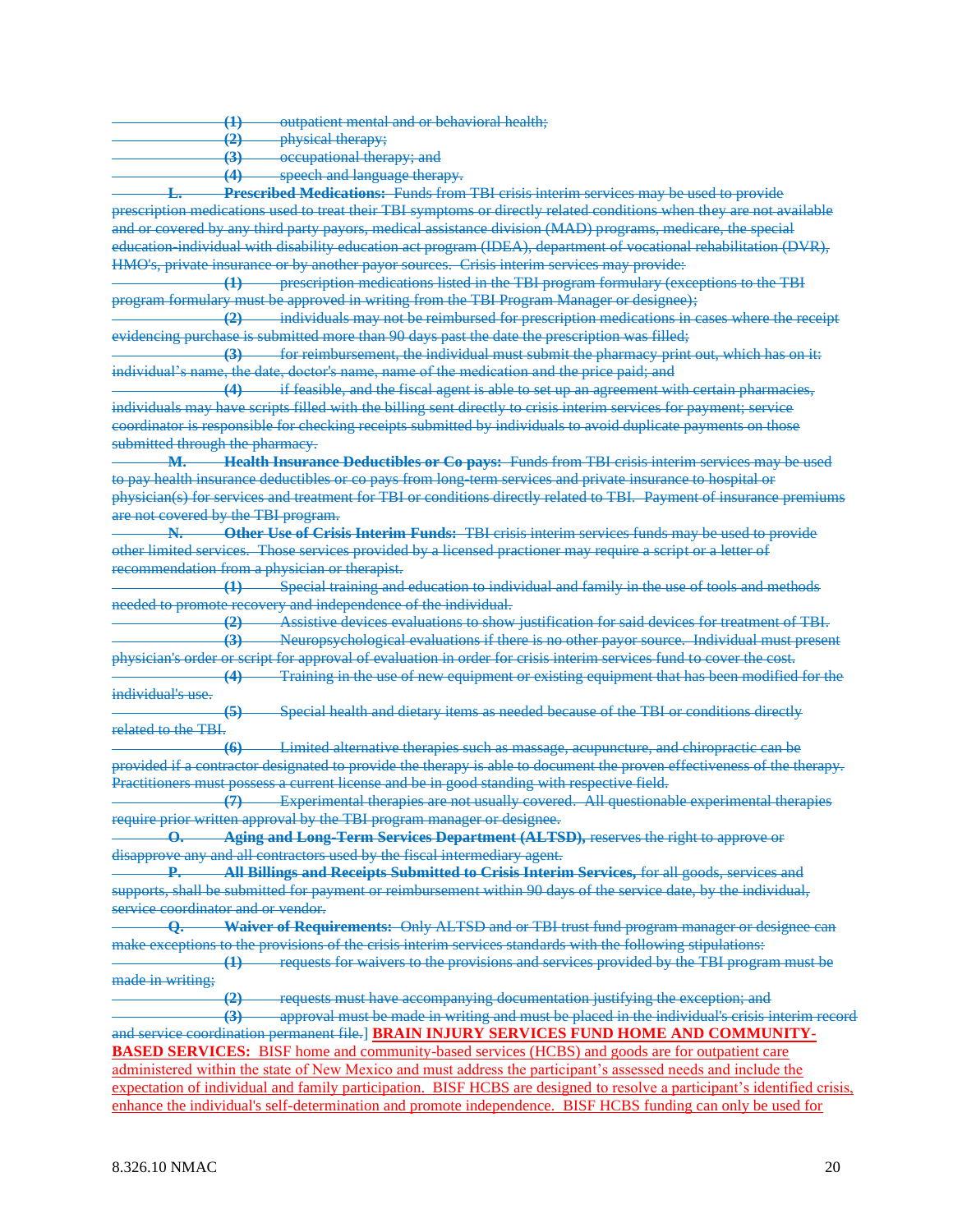services and goods that are documented in the participant's ILP and or substantiated by physician's orders or other required documentation, as appropriate. As the payer of last resort, BISF funding may be used for the purchase of authorized services or goods that are not covered by medicaid, medicare, the special education-individuals with disability education act (IDEA) program, department of vocational rehabilitation (DVR), private insurance or other responsible payer sources. The delivery of all BISF HCBS will be in accordance with the standards set by HSD.

**A. BISF HCBS eligibility requirements:** BISF HCBS can only be provided to program participants who have a current BISF service coordinator and have met BISF program requirements. Eligibility for BISF HCBS is based upon the service coordinator's assessment of participant needs, verification that no responsible payer source exists, and receipt of supporting medical documentation, as appropriate to justify the need for a requested service or good. Referrals for qualifying participants are submitted to the FIA, who arranges and pays for authorized goods and services in 90-day increments.

**B. Funding limits per participant:** There is a maximum yearly and lifetime coverage for eligible participants as determined by their assessed needs. Funding is also limited by legislative or departmental appropriation. Coverage limitations for qualifying participants are as follows:

**(1)** No more than the annual budgetary cap per participant as prescribed by HSD, unless through approved written exception by HSD; this value represents a maximum amount that may be budgeted and is not a guaranteed annual budget assignment.

**(2)** \$75,000 lifetime maximum for combined services and goods;

**(3)** \$10,000 lifetime limit on environmental modifications;

**(4)** only one emergency housing assistance per participant in a lifetime, unless an exception is made in writing by the BISF program manager at the HSD.

**C. Duration of services:** BISF HCBS funding and approved services are provided in six month increments with the following provisions:

**(1)** BISF HCBS are provided as funding limits allow only until other responsible payer sources are available, or the crisis has been otherwise resolved.

**(2)** BISF HCBS can only be continued for one additional interim, up to one year with documentation that the needs being addressed still exist and cannot be provided by another responsible payer. Continuation of BISF HCBS for requested services is contingent upon completion of a six month written recertification conducted by the participant's service coordinator in accordance with program standards. As applicable, this will include orders from a physician or licensed medical provider stating support for ongoing services.

**(3)** BISF HCBS may be extended or continue past the six month duration, until a necessary product can be obtained or in the case of environmental modification and retrofit automobile services, the modification to the participant's environment or automobile can be completed. Any cause for delay must be recorded by the service provider in the participant's record and provided to the service coordination agency. The record must be updated, until completion of the project or modification has been completed or the goods ordered are delivered.

**(4)** Exceptions to the six month interim timeline beyond two consecutive interims, may be requested by the service coordination agency in writing through HSD's process for extending services and referrals on the basis of one or more unresolved crises, ongoing participant needs and available funding.

**(5)** After a participant's BISF HCBS have been inactivated, services may be reestablished through the BISF service coordinator due to an exacerbated condition or situation that has caused a critical need that cannot be covered by other responsible payer sources.

**(6)** Participants who are receiving BISF HCBS may be eligible to access additional BISF HCBS funding, beyond the prescribed limits, if the person has experienced a sudden, drastic and accelerated change in needs impacting health and safety, such as an exacerbated medical or psychological condition. Participants accessing BISF HCBS on an escalated basis will require medical documentation to establish a higher order of need. Escalated services may or may not be provided as funding allows on a short-term basis, per program requirements.

**D. Freedom of choice:** Each participant receiving BISF HCBS shall be informed of all available service providers, vendors or contractors that are eligible to provide the needed services or goods in their region. The participant shall be the sole decision maker of who is to provide services or goods from all eligible entities that could fill his or her needs. The BISF program cannot guarantee that all services will be available in all regions or that a preferred provider will agree to work with the program.

**E. Service descriptions:** Services that require physician's orders include but are not limited to home health aide, nursing services, neuropsychological evaluations, novel or unconventional therapies, durable medical equipment over \$250, and other non-standard services and goods. Requested services and goods cannot be accessed until authorized in writing by the FIA, who arranges and pays for approved BISF HCBS and goods. BISF HCBS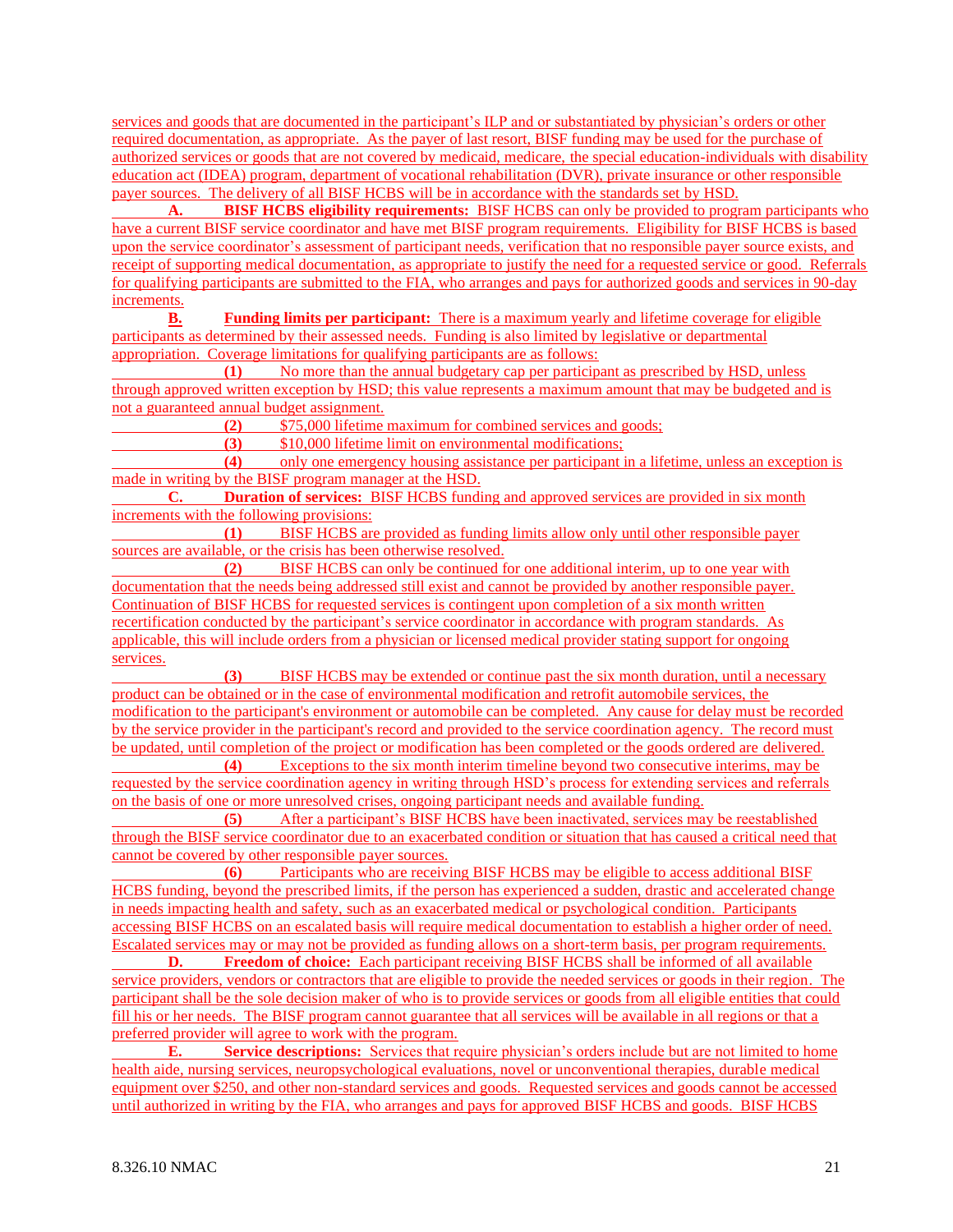funding may be used to pay for services and goods that meet the noted criteria in the following categories, with special requirements, as noted:

**(1) Assistive technology assessment services:** Assistive technology assessment services are the systematic application of technologies to assist persons diagnosed with brain injury to improve communication skills and the ability to perform activities of daily living. An assistive technology assessment is required to justify the purchase of assistive technology or adaptive equipment that is needed to address symptoms of the participant's brain injury. Services shall be provided by an individual or agency with a minimum of a master's degree in assistive technologies; an individual or agency certified by the rehabilitation engineering and assistive technologies society of north america (RESNA); an individual or agency demonstrating a working knowledge of assistive technologies; or a licensed physician or rehabilitation provider agency. Services shall include assessment, recommendations and training by a qualified healthcare professional.

**(2) Durable medical equipment and assistive technology:** Durable medical equipment (DME) refers to any equipment that is used to serve a medical purpose or provides therapeutic benefits to a patient in need because of certain medical conditions, related to a participant's brain injury. Assistive or adaptive technology refers to any "product, device, or equipment, whether acquired commercially, modified or customized, that is used to maintain, increase, or improve the functional capabilities" of a person living with brain injury. DME or adaptive equipment is intended to fill the assessed medical, therapeutic or functional needs of participant and a prescription and a written assessment provided by a physician or licensed therapist must be submitted to justify the equipment requested if the cost of the DME is more than \$250.

**(3) Environmental modifications:** Environmental modifications refer to alterations required to make the participant's home more accessible because of their brain injury and related physical limitations. Environmental modifications include but are not limited to, widening doorways, installing ramps and modifying bathrooms. Funds cannot be used to cover home improvements; expenses related to home maintenance or other repairs that would otherwise be incurred as a responsible homeowner or tenant; or be applied toward the purchase of a home. The following criteria for environmental modifications must be adhered to:

**(a)** An assessment for the proposed environmental modification must be done by a licensed physical or occupational therapist to justify the service.

**(b)** For any modification over \$250, contractor bids must be obtained by the service coordinator which must include blueprint, written description of plan and price itemization for materials and labor, along with any other supporting documentation.

**(c)** Only contractors with a current license in good standing can be engaged to do environmental modifications. **(d)** Funds for environmental modifications are limited to a \$10,000 lifetime maximum. **(e)** The participant shall provide proof of property ownership, and, if residing in or renting property owned by another party, provide written permission from the landlord prior to pursuing any BISF funded environmental modification; **(f)** The FIA in collaboration with the participant's service coordinator shall show evidence that BISF funding was the most appropriate payer source to fund the requested environmental modification; **(g)** For instances when costs related to a needed environmental modification cannot be covered in total by another funding source, documentation of collaboration with other funding sources must be submitted to the FIA and include: **(i)** a detailed description and plan for the project including total cost; **(ii)** the specific portion to be funded by the BISF program as the payer of last resort; and **(iii)** the contractor's written acknowledgment of the specific portion and amount of the project for which the BISF program is responsible.<br>(h) All requests, plans and related **(h)** All requests, plans and related documentation for environmental modifications shall be submitted by the BISF service coordinator for review and written approval by HSD, prior to submitting a referral. **(4) Home health aide, homemaker or companion:** A home health aide, homemaker or companion from a licensed agency may be contracted to assist participants in gaining functional independence with activities of daily living, performance of general household tasks, and enable the eligible participant to accomplish

tasks he or she would normally do for himself or herself if he or she did not have a brain injury. Providers of these services must meet the quality personnel standards as stipulated by the agency and state licensing. The required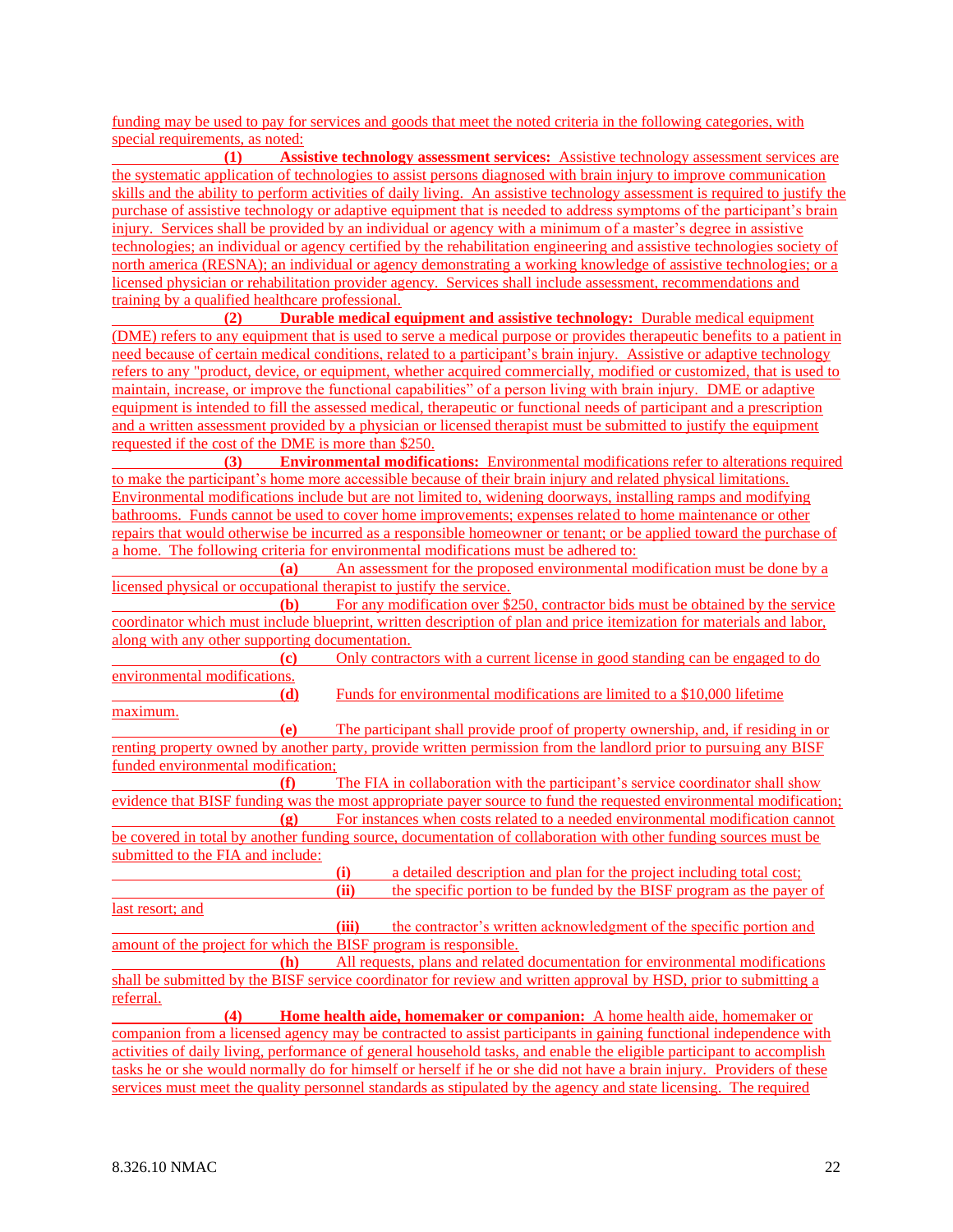license of contractors providing these services must be in good standing and current. Provision of authorized services must adhere to the following requirements:

**(a)** Participants must require regular assistance with activities and or instrumental activities of daily living, as prescribed by the HSD BISF program.

**(b)** Family members, who reside in the same household, cannot serve as paid caregivers, unless:

**(i)** the participant and family member reside in a remote area, where no professional caregiver or respite services are available, and the needs of the participant prevent the in-home caregiver from engaging in employment outside the home; or

**(ii)** the intensiveness of the participant's behavioral or mental health needs prevent outside caregivers from entering the home and administering effective care. These needs shall be justified in writing through a signed letter from the participant's licensed medical or mental health care providers and submitted to HSD or designated representative for review and approval. Such justification shall be updated annually, for as long as the participant remains eligible for BISF services.

**(c)** In-home family caregivers who meet the criteria noted in Subparagraphs (a) thru (c) of Paragraph (4) of Subsection E of 8.326.10.12 NMAC must be trained and employed by a licensed agency that meets the quality personnel standards, as stipulated by the agency and state licensing, and timesheets shall be submitted, as requested.

**(5) Initial and emergency housing costs:** Assistance to pay initial or emergency rent, security deposit and utility start-of-service or one-month maintenance of service charges may be provided as once in a lifetime occurrence. Documentation submitted by BISF service coordinators with any housing referral to the FIA shall adhere to the guidelines below and be maintained in the participant's BISF record:

**(a)** a completed housing plan worksheet and budget, which includes documentation that the participant has sufficient resources to sustain ongoing housing expenses for the chosen housing; documentation that no other payer source was available to cover the housing expenses; the rental price range that would be sustainable for the participant; and detail regarding the manner in which initial housing or utility costs will be paid.

**(b)** a copy of a lease or rental agreement letter that contains the name of the leaser, the address of the property and a contact name and phone number for verification of rental intent.

**(c)** start up and or emergency utility costs shall be submitted to the FIA to be paid within 30 days of the signed rental agreement.

**(6) Nursing care:** Brain injury related private duty nursing services covered by BISF HCBS must be in compliance with the New Mexico Nurse Practice Act and provided in the participant's home under the orders of the participant's physician. These services may be provided by a licensed registered nurse (RN) or a licensed practical nurse (LPN).

**(7) Nutritional consultation:** Coverage includes consultation and follow-up with a registered dietician or nutritionist, who is licensed with the New Mexico board of nutrition and dietetics; qualified providers may include specialists such as MDs, DOs, Ph.D.s, RDs, LDs, or DCs.

**(8) Physician or medical provider services for outpatient health insurance:** Coverage of copayments for physician services or the treatment of a participant's brain injury or conditions directly related to the brain injury requires treatment verification by the office of the licensed medical professional or therapist. Payments of insurance premiums and or deductibles are not covered by the BISF program.

**(9) Prescribed medications:** Copayment assistance may be used to cover prescription medications that are medically necessary to treat symptoms arising from a participant's brain injury or directly related conditions. Reimbursement for this service requires adherence to the following guidelines:

**(a)** prescription medications eligible for reimbursement must be listed in the approved BISF program formulary. Exceptions to the BISF program formulary must be approved in writing from the HSD BISF program manager or designee;

**(b)** participants may not be reimbursed for prescription medications in cases where the receipt evidencing purchase is submitted more than 90 days past the date the prescription was filled;

**(c)** the participant must submit the pharmacy print out, which identifies the participant's name, the date, doctor's name, name of the medication and the price paid; and

**(d)** if feasible, and the FIA is able to set up an agreement with certain pharmacies, participants may have scripts filled with the billing sent directly to the FIA for payment; the service coordinator is responsible for checking receipts submitted by participants to avoid duplicate payments on those submitted through the pharmacy.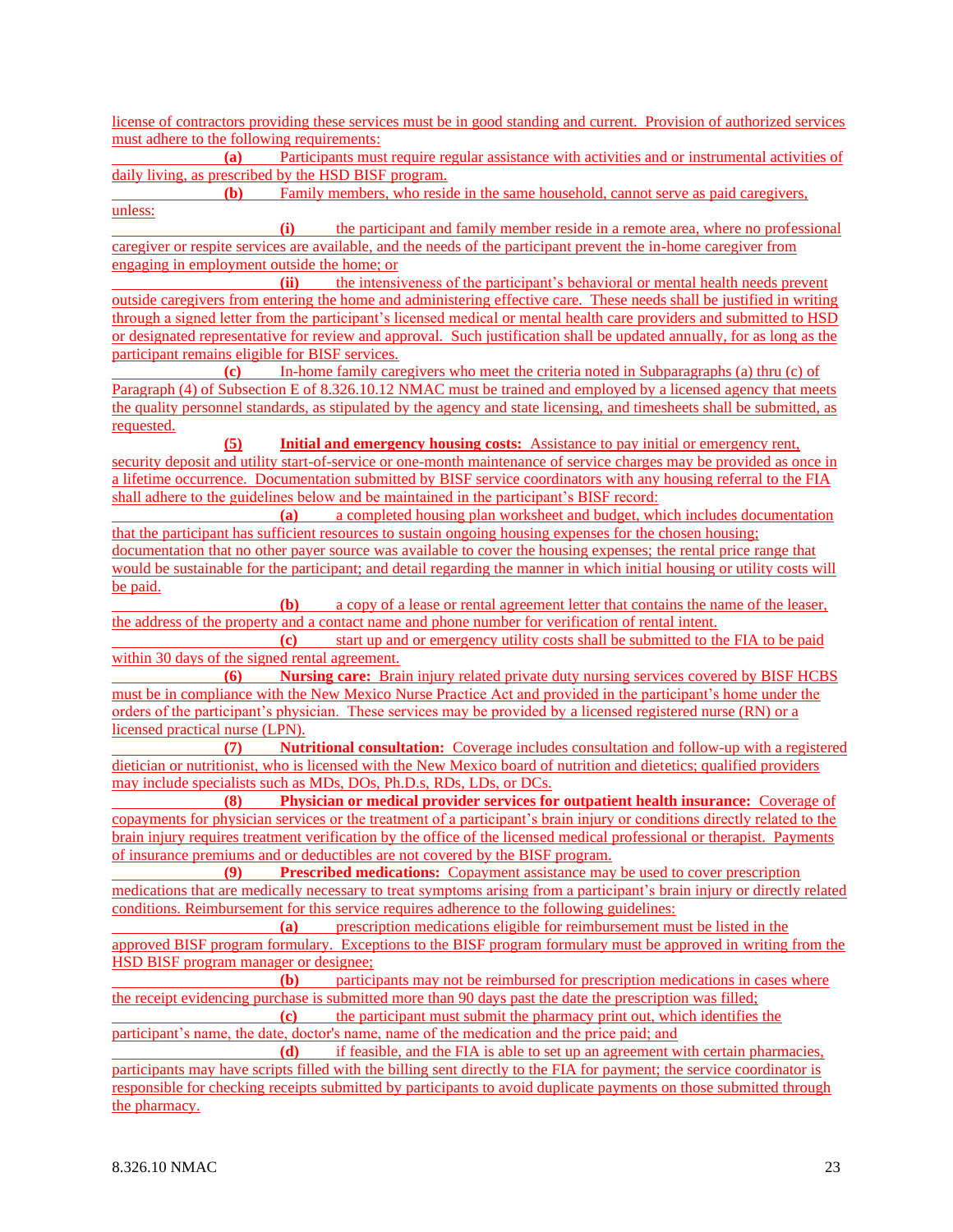**(10) Professional life skills coaching and organizer services:** This interim service may be accessed to assist a participant in learning or re-learning life skills that are required in order to function independently in their home environment, in their job or in their community. These services are provided by individuals with appropriate certification and require the provider to address the cognitive, behavioral or social impairments that are preventing the return to independent functioning. The service may include assistance with home organization or management, time management, records management, and organization and management of finances, as well as coaching in appropriate social interactions; effective communication skills; anger management; self-care/health management; pursuit of education or employment; childcare and parenting skills; accessing and navigating community resources; mindfulness training and any other cognitive, social, or behavioral skills identified in the participant's ILP. The services of the life skills coach are not to be used as a substitute for the participant's task performance. The services are customized for each participant and are usually provided in the person's home, place of work or wherever an activity would normally occur. Services are to be provided at a frequency that will best facilitate the transfer of needed skills, following an evaluation conducted by the coach. Life skills may also be provided to family members to help them adjust to their changed roles and circumstances following the brain injury of their family member. Service limitations apply as prescribed by HSD.

**(11) Respite care:** A participant's primary caregiver may be provided temporary respite, if the caregiver lives in the same household as the participant. Respite may be provided for a period up to 72 hours per week and may or may not include overnight hours. BISF HCBS funds cannot be used to pay for respite care provided by home health aides or salaried employees.

**(12) Retrofit automobile:** This service is used to modify an automobile specifically for the use of a participant with brain injury. The service is limited to installation of a van lift; hand or pedal controls; and modified seating. Funds cannot be used for the purchase of an automobile or be applied toward the cost of auto repairs or maintenance that would be otherwise incurred by the responsible vehicle owner or lessee. Any request for retrofit of an automobile will begin with a referral by the service coordinator identifying a certified driver rehabilitation specialist (CDRS), who will assess the abilities of the participant with brain injury, complete an evaluation, make recommendations for the vendor who will perform the installation, and provide any training on the use of specialized equipment or controls, once the installation is completed. The CDRS may or may not be affiliated with the vendor who completes the installation; a separate referral may be needed for the vendor completing the installation.

**(13) Transportation (public or private):** Requests to cover private or public in-state transportation for participants with brain injury must adhere to the following guidelines:

| (a)                                                                |                                                                                  | Funds may be authorized for mileage reimbursements for the use of the                                                     |  |  |  |  |  |
|--------------------------------------------------------------------|----------------------------------------------------------------------------------|---------------------------------------------------------------------------------------------------------------------------|--|--|--|--|--|
|                                                                    |                                                                                  | participant's private vehicle for the purpose of getting to medical and therapy care for treatment of conditions directly |  |  |  |  |  |
| related to the brain injury. Approved mileage reimbursements will: |                                                                                  |                                                                                                                           |  |  |  |  |  |
|                                                                    | (i)                                                                              | require prior approval by the BISF service coordinator for identified                                                     |  |  |  |  |  |
| destinations and be authorized for payment by the BISF FIA;        |                                                                                  |                                                                                                                           |  |  |  |  |  |
|                                                                    | (ii)<br>cover costs of actual mileage at no more than the current state approved |                                                                                                                           |  |  |  |  |  |
| rates;                                                             |                                                                                  |                                                                                                                           |  |  |  |  |  |
|                                                                    | (iii)                                                                            | not be authorized to pay for gas, mileage or wear and tear on any other                                                   |  |  |  |  |  |
| vehicle not privately owned by the participant with brain injury;  |                                                                                  |                                                                                                                           |  |  |  |  |  |
|                                                                    | (iv)                                                                             | not cover overnight costs for participant or caregiver lodging or per                                                     |  |  |  |  |  |
| diem; and                                                          |                                                                                  |                                                                                                                           |  |  |  |  |  |
|                                                                    | (v)                                                                              | not be covered for requests submitted more than 90 days past the date                                                     |  |  |  |  |  |
| the transportation was provided, or the trip was taken.            |                                                                                  |                                                                                                                           |  |  |  |  |  |
| (b)                                                                |                                                                                  | Funds may be used to purchase public transportation in the form of bus, van or                                            |  |  |  |  |  |
| rail passes for participants and their caregivers.                 |                                                                                  |                                                                                                                           |  |  |  |  |  |
| (14)                                                               |                                                                                  | <b>Therapies and alternative therapies:</b> All therapists providing traditional and alternative                          |  |  |  |  |  |
|                                                                    |                                                                                  | therapy services must hold a current license and be in good standing from their respective licensing authority.           |  |  |  |  |  |
|                                                                    |                                                                                  | Service limitations on alternative therapies, such as massage, acupuncture and chiropractic care may apply, as            |  |  |  |  |  |
|                                                                    |                                                                                  | specified by the HSD. BISF HCBS funds may be used to cover copayments for medically necessary therapies, as               |  |  |  |  |  |
| listed below:                                                      |                                                                                  |                                                                                                                           |  |  |  |  |  |
| (a)                                                                |                                                                                  | outpatient mental or behavioral health;                                                                                   |  |  |  |  |  |
| (b)                                                                |                                                                                  | physical therapy;                                                                                                         |  |  |  |  |  |
| (c)                                                                |                                                                                  | occupational therapy;                                                                                                     |  |  |  |  |  |
| (d)                                                                |                                                                                  | speech and language therapy:                                                                                              |  |  |  |  |  |

**(e)** massage therapy;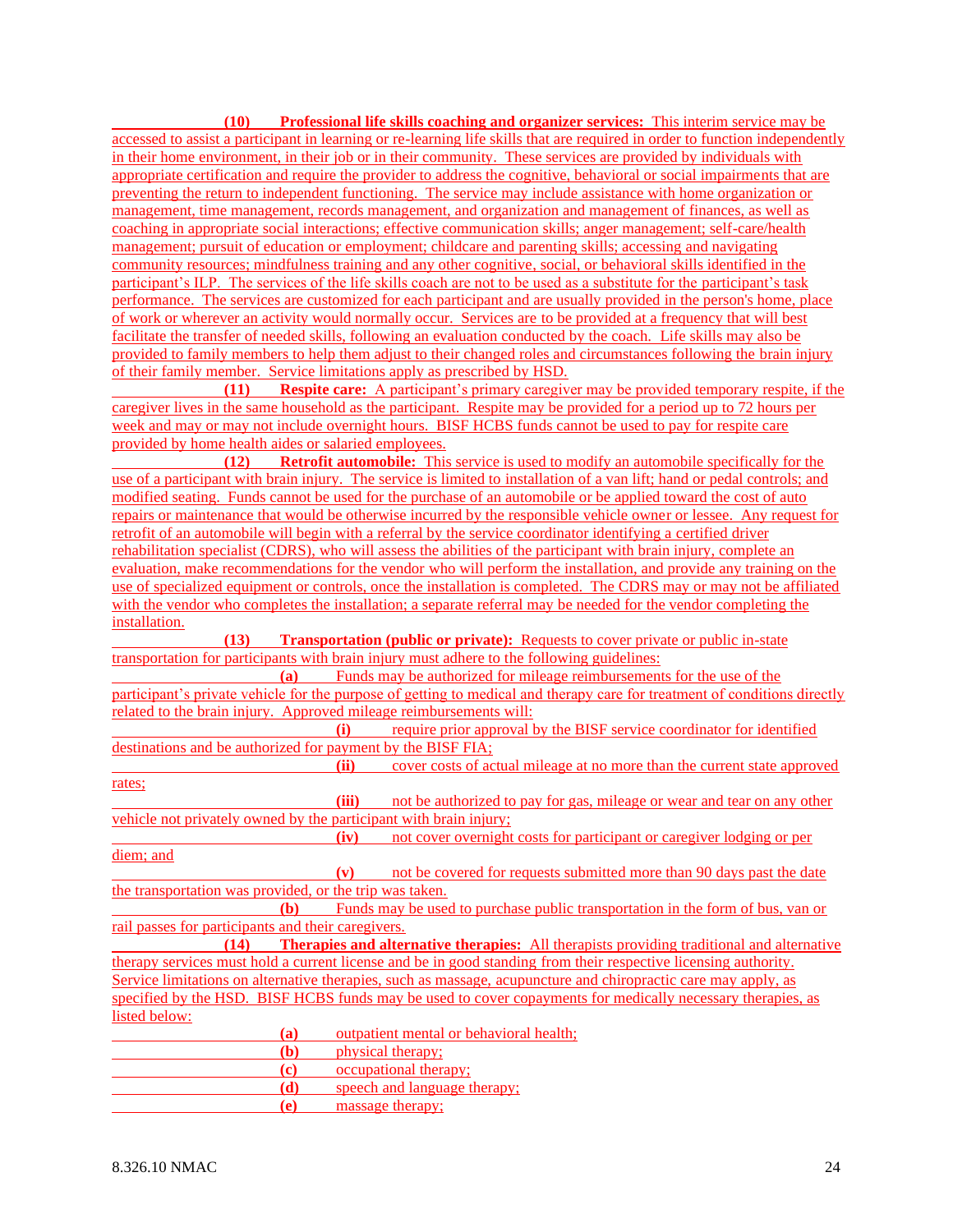**(f)** acupuncture; and

**(g)** chiropractic care.

**(15) Other use of BISF HCBS funds:** BISF HCBS funds may be used to provide other limited services in the absence of another payer source. Those services provided by a licensed practitioner may require an order or a letter of recommendation from a licensed physician or therapist. Requests for these services must be submitted by the service coordinator in writing for written authorization by the HSD BISF program manager or designee and include:

**(a)** Special training and education to the participant and family in the use of tools and methods needed to promote recovery and independence of the participant.

**(b)** Neuropsychological evaluations to determine a course of treatment for a participant who has already met the BISF program's eligibility criteria. The participant must present a physician's order or letter of recommendation for prior authorization, before accessing the service.

**(c)** Special health and dietary items that are needed because of conditions directly related to the brain injury.

**(d)** Health and housing advocate through independent contractors or peer mentors for attendance and advocacy at medical or therapy appointments or providing assistance in locating safe and affordable housing.

**F**. Providers or vendors of BISF HCBS sub-contracted by the FIA may not charge program participants for services already arranged and authorized through the BISF, unless the program has authorized direct reimbursement to the participant.

**G.** Only the HSD BISF program manager or designee can make exceptions or waivers of requirements regarding the provision of BISF HCBS with the following stipulations:

**(1)** requests for waivers to the provisions and services provided by the BISF program must be made by the service coordination agency in writing;

**(2)** requests must have accompanying documentation justifying the exception; and

**(3)** written approval from HSD must be placed in the participant's record by both the FIA and the service coordination agency.

[8.326.10.13 NMAC - N, 11/15/2007]

**8.326.10.14 [CRISIS INTERIM SERVICES FISCAL INTERMEDIARY AGENT FOR TRAUMATIC BRAIN INJURY TRUST FUND PROGRAM:** TBI crisis interim services fiscal agent contractor manages and tracks the expenditures on individuals of the TBI trust fund program, procures goods and arranges contracts and letters of agreement with vendors and contractors who provide the goods, services and supports.

**A. Administrative Requirements for the Crisis Interim Services Fiscal Agent:**

**(1)** Non-TBI program case management may request goods and services for an eligible individual through the TBI service coordinator. Other case managers might include such systems as medicaid salud, medicaid waiver programs, HMO's and other insurances. The crisis interim services fiscal agent is responsible for maintaining documentation of eligibility and other required documents as described in Paragraphs (1), (2), (3) and (4) of Subsection A of 8.326.10.12 NMAC, per individual. TBI service coordination contract providers determine initial eligibility for all crisis interim services and are responsible for monitoring all individuals receiving any TBI services. **(2)** Service coverage area should be throughout at least one entire TBI program region as

specified in the contract/provider agreement with ALTSD.

**(3)** Facilitate independent living by assistance and services to the individual with TBI that will promote the ability for independent living.

**(4)** At least one representative of the TBI fiscal agency shall attend all quarterly trainings held by the TBI program for providers.

**(5)** Have and follow confidentiality standards.

**(6)** Crisis interim providers must document evidence, in an individual's record that reasonable attempts have been made to verify that other payor source coverage is not available to pay for services or goods. **(7)** Denial of payment of benefits from an individual's other payor source should be

documented in the record before crisis interim provides the service or goods. Documentation should be obtained from the service coordinator and must include a copy of a written denial or a dated detailed accounting of a verbal denial and placed in the individual's record. Minimal documentation of the denial must consist of the date, payor source, naming of the person spoken to and reason for denial.

**(8)** Maintain an extensive directory of TBI resources within their community, their region, New Mexico and nationally, on site.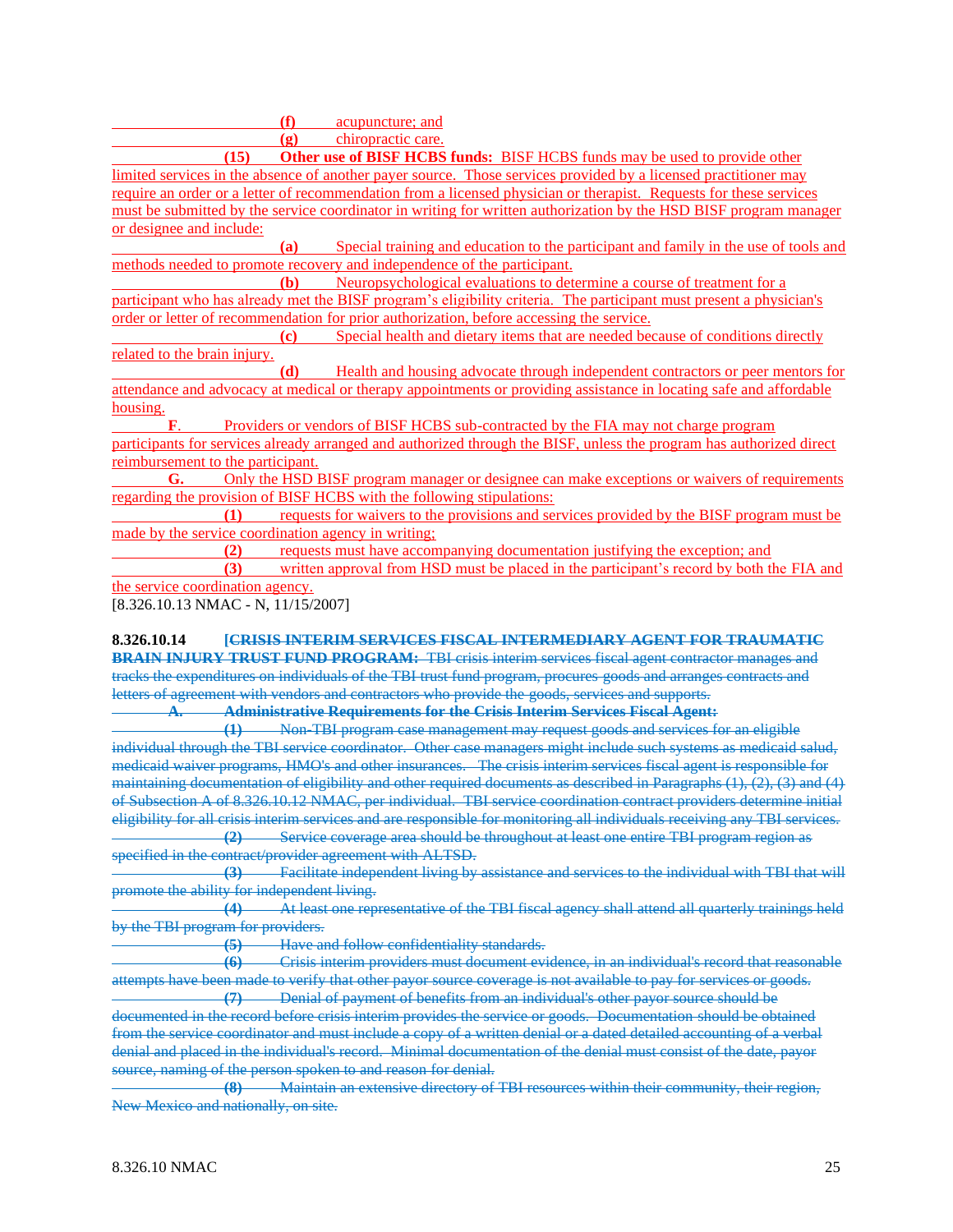Have an established method of information and data collection.

**(10)** Have a readily accessible office in each TBI program geographic region served or means to communicate with other TBI program contractors or subcontractors effectively by phone.

**(11)** Each individual receiving crisis interim services shall be informed of all available service providers, vendors or contractors that are eligible to provide the TBI services or goods in their region. The individual shall be the sole decision maker of who is to provide service or goods from all eligible entities that could fill his or her needs. In no instance shall a fiscal agent dictate the provider, vendor or contractor that shall provide the service, or goods. Self-referral by a crisis interim fiscal agent, or an affiliate of the crisis interim agent, shall not be allowed. **(12)** Establish and maintain appropriate written grievance procedures for individuals and other

TBI services providers.

**(13)** Reports shall be submitted in the time frame and format prescribed by TBI program. Reports will be submitted in the manner designated by the TBI program including a summary of the total hours billed for service rendered, expenditures per individual and all other data requested by ALTSD.

**(14)** Crisis interim services providers shall avoid conflict of interest and or duplication of services and shall not provide TBI program service coordination or life skills coaching in the same region(s) in which they are a TBI program fiscal agent.

**(15)** Quality assurance system requirements: Crisis interim contractors must comply with the stipulations listed below:

**(a)** assure that the TBI individual achieves an optimal level of wellness and functioning by implementing timely and appropriate services and natural supports that are individualized to meet their needs;

**(b)** assure timely assessment and implantation of necessary services and supports; **(c)** ensure that each individual's ILP addresses targeted, realistic goals and objectives with measurable outcomes within a cost-effective and specific time frame, as it applies to crisis interim services; **(d)** develop an ongoing monitoring process which provides for the evaluation of quality effectiveness, and appropriateness of services and supports provided to the individual;

**(e)** develop a monitoring system to track accurate data reported on individual issues and concerns regarding the individual from both internal and external resources;

**(f)** identify and resolve known or suspected issues that may have an impact on the individual;

**(g)** perform annual individual satisfaction surveys that identify areas of need such as delays in implementation of services or supports over and under utilization of services or supports and access to providers or service;

**(h)** employ a formal method of checking, regulating and documenting the quality of services or supports provided to determine if the goals and objectives of the ILP are being achieved and remain appropriate and realistic, as the ILP applies to crisis interim services;

**(i)** participate in quarterly individual progress reviews called by the service coordinator and which include the individual and life skills coach(s) if possible, to verify that the individual's goals and objectives remain appropriate and realistic;

**(j)** monitor and assure that services and supports are readily accessible to the individual;

**(k)** evaluate and monitor the appropriateness and timeliness of crisis interim services to the individual that may affect crisis interim services:

**(l)** maintain regular communication with all providers delivering other TBI services to the individual that may affect crisis interim services; and

**(m)** demonstrate that the quality of services has been evaluated and that all concerns and issues are identified, including implementation of corrective action plans.

**Staffing Requirement Qualifications:** TBI crisis interim service staff must demonstrate their qualifications to serve TBI individuals by compliance with certain stipulations.

**(1)** Have a current registered nurse license in good standing, from the New Mexico board of nursing.

**(2)** Have a bachelor's degree in social work, counseling, nursing, special education or closely related field.

|           |   |  |                                                   |  |  | Hove clinical experience related to the TRI population working in any of the following           |
|-----------|---|--|---------------------------------------------------|--|--|--------------------------------------------------------------------------------------------------|
|           | . |  |                                                   |  |  | <u>Trave emilical experience related to the 1151 population, working in any of the following</u> |
| settings: |   |  |                                                   |  |  |                                                                                                  |
|           |   |  | home health or community health program.          |  |  |                                                                                                  |
|           |   |  | <u>home nealth of community nealth of calling</u> |  |  |                                                                                                  |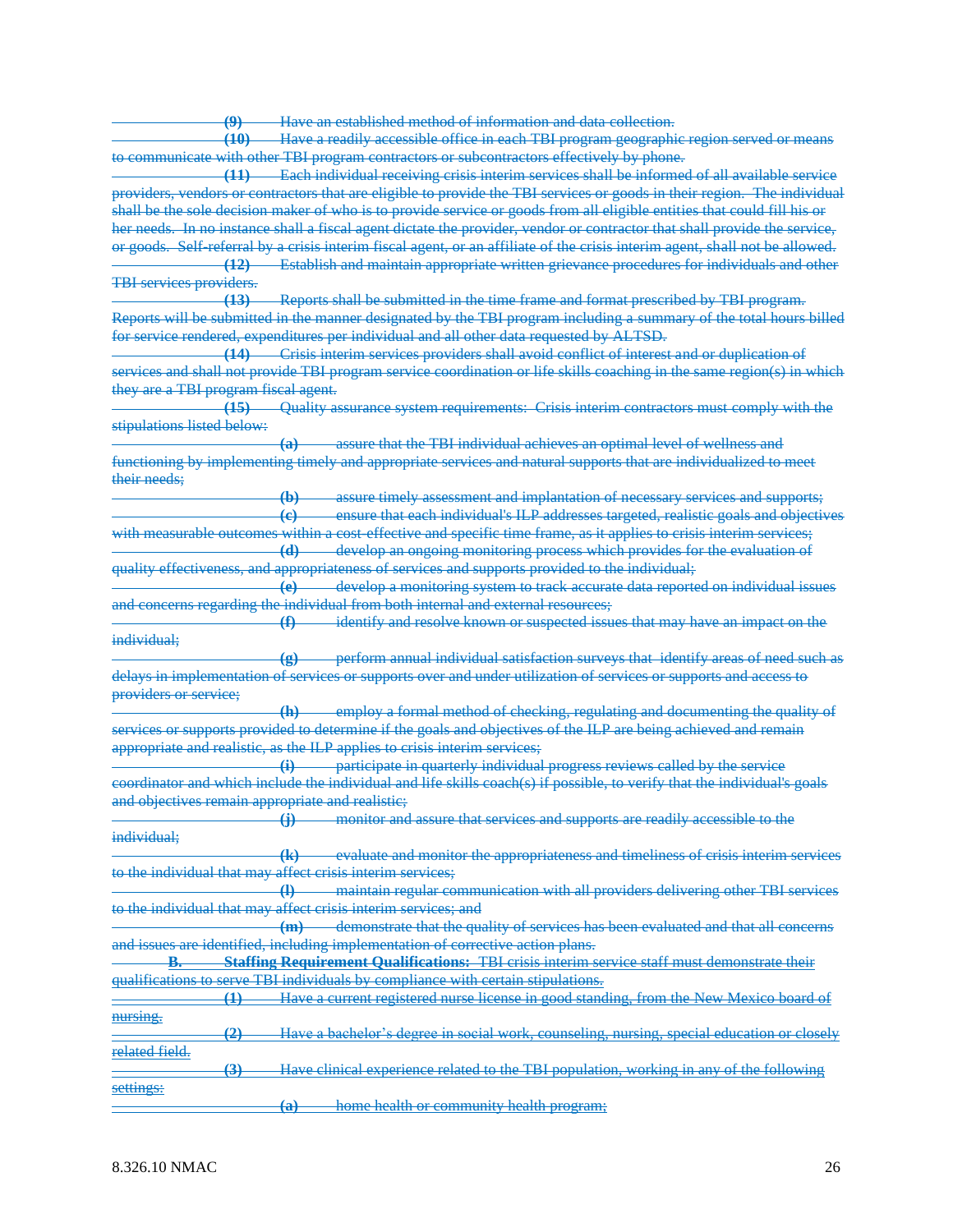**(b)** hospital; **(c)** private practice; **(d)** publicly funded institution or long term care program; **(e)** mental health program; and **(f)** community based social service program; and other program addressing the needs of individuals with traumatic brain injuries (TBI). **(4)** Demonstrate relevant education, internships, and or extensive medical volunteer experience. **(5)** With prior approval from the TBI program manager or designee exceptions to crisis interim personnel qualifications can be made. Providers requesting qualification exceptions must demonstrate relevant education internships and or volunteer experience. Other qualifications may be: **(a)** associate's degree and experience in the mental health or traumatic brain injury field; and **(b)** high school graduation or general educational development (GED) test and extensive experience in the mental health or traumatic brain injury field. **(6)** All TBI crisis interim services contractors, whether contracting with the fiscal agent or employed by the agent, must meet these requirements and attend continuing education as determined by ALTSD. Contractor crisis interim services providers must have the required education, and be duly licensed by the state of New Mexico within their respective disciplines. Crisis interim service fiscal agents are responsible for verifying the status of contractor licenses. **(7)** Notify the department if key personnel changes occur. The state reserves the right to review contract status if key personnel change. **C. Reimbursement for Crisis Interim Services:** Reimbursement for TBI crisis interim services under state general funded contract with aging and long-term services department (ALTSD) is through the unit price system (UPS) of the administrative services division of ALTSD. **(1)** Component unit service rate per unit is stated by ALTSD in the request for proposals for TBI providers. No more than 25,000 units may be spent on a single eligible individual with TBI during a contract year. Under the direction of the crisis interim services contractor, and as described on the eligible individual's ILP, a licensed or certified (whenever applicable) direct service provider, or vendor of goods, will provide goods and services to the individual with TBI. The crisis interim contractor is responsible for reimbursement made to the direct service provider or vendor in accordance with the ILP and or crisis plan. When feasible, all goods and services provided under TBI crisis interim services contracts are to be consistent with the human services department (HSD) medicaid waiver, or medicaid rates. **(2)** Reimbursement by the ALTSD to the contractor for TBI crisis interim services is payable through a monthly reimbursement not to exceed one-twelfth of the contractor's total contract for this service. Allocations for TBI crisis interim services are based upon legislative appropriation and annual utilization review. **(3)** Activities not billable include: **(a)** services provided to persons who do not meet the definition of individuals with traumatic brain injuries (TBI) as defined in section 8.326.10.7 in these regulations; **(b)** individuals that do not have an ICD 9 code on file; **(c)** services provided to persons who are not legal residents of the state of New Mexico, who reside in an institution or who are served through a separate system, such as one provided through the medicaid waiver programs; **(d)** duplication of services that are being funded by any other payor source; **(e)** individual outreach and identification activities in which a fiscal agent attempts to market their services to potential individuals; **(f)** services that are not documented by the TBI crisis interim services staff person in the individual's file; **(g)** travel to and from the individual's home, except when the individual is being transported, unless approved in writing by the ALTSD TBI program; **(h)** attendance at training and other personnel development activities which are not face to face with the individual; **(i)** preparation of billing statements, progress notes or quarterly reports; and **(j)** crisis interim services contractors cannot charge eligible individuals according to a sliding fee scale for TBI services and bill them to the ALTSD.] **NON-COVERED SERVICES AND GOODS:** Costs not covered by BISF HCBS include: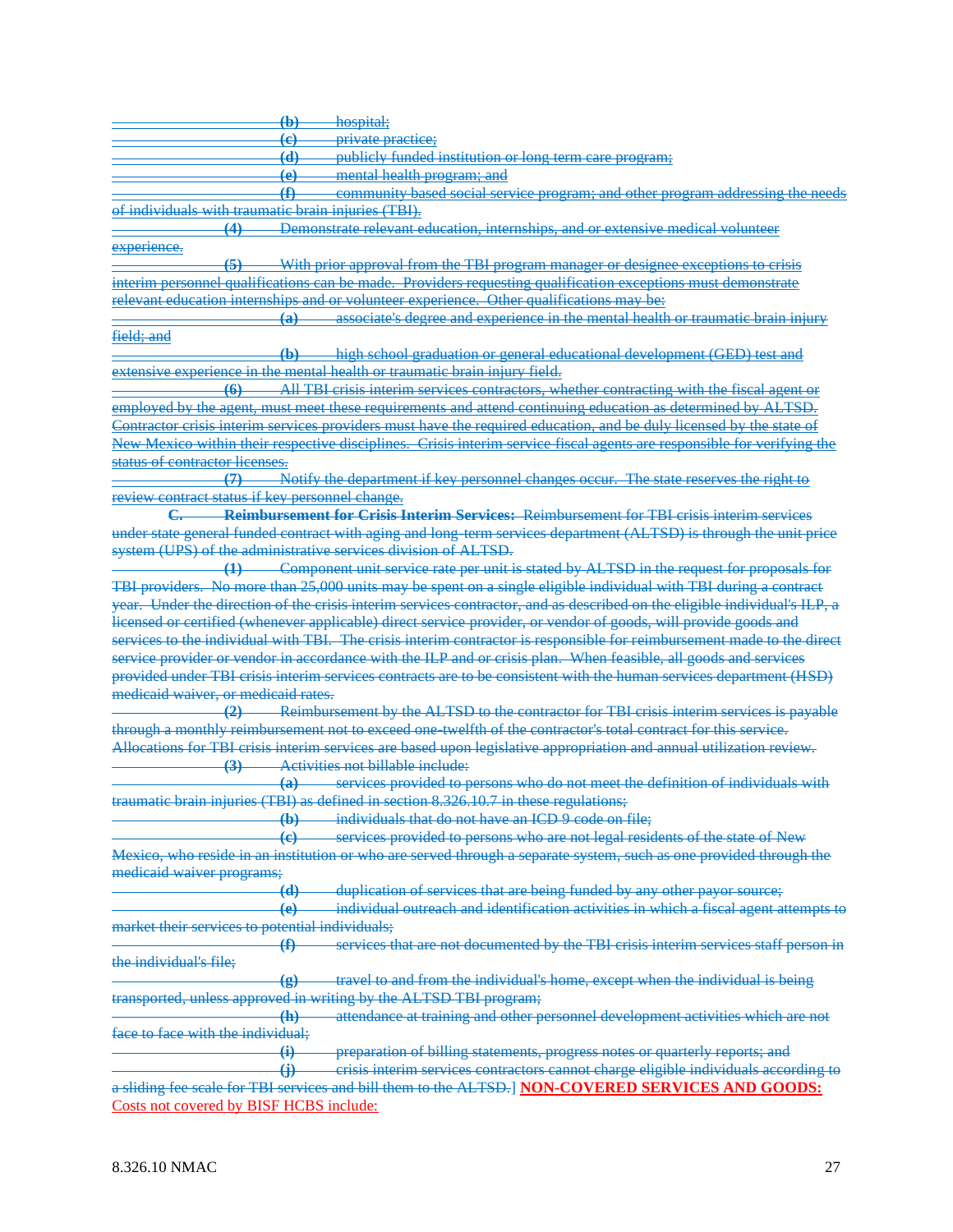- **A.** Dental exams, visits, procedures or equipment;
- **B.** Optical exams, visits, glasses, lenses or other equipment:
- **C.** Hearing exams, visits or aids or other equipment;
- **D.** Experimental therapies;
- **E.** Computers and internet;
- **F.** Cell phones or cell phone carrier service;
- **G.** Organizational supplies;

**H.** Service animals, certification or training of service animals, veterinary, grooming, boarding or maintenance costs;

**I.** Health insurance deductibles or premiums;

**J.** Institutional care, nursing facility or hospital care costs.

[8.326.10.14 NMAC - N, 11/15/2007]

**8.326.10.15 SERVICE AUTHORIZATION AND REIMBURSEMENT:** Funding for BISF service coordination, BISF HCBS and fiscal intermediary agent services is based upon trust fund revenues and legislative or departmental appropriation. Billings and receipts for all approved goods, services and supports, shall be submitted for payment or reimbursement within 90 days of the service date, by the participant, service coordinator or vendor, following all HSD BISF program instructions. Reimbursement for goods, services and supports are made at a predetermined reimbursement rate. The HSD reserves the right to approve or disapprove any and all vendors or subcontractors used by the BISF HCBS fiscal intermediary agent.

**[8.326.10.15] 8.326.10.16 [GRIEVANCE AND APPEALS PROCESSES FOR TRAUMATIC BRAIN INJURY** 

**TRUST FUND PROGRAM:** The provider will have written individual grievance procedures, which provide the individual and or their representative with a process for expressing dissatisfaction with the program services. The procedures will explain and permit an orderly resolution of informal and formal grievances. These procedures should be presented in a culturally competent format, at a language level understandable by the individual and or their representative.

**A. Grievances:**

**(1)** Ensure that a written grievance procedure is provided to the individual at the time of intake and available upon request thereafter.

**(2)** Ensure that the grievance procedures clearly explain to individuals which staff members are assigned to receive informal and formal complaints, the expected procedure and the time frames for doing so. **(3)** Ensure that a staff member is designated as having primary responsibility for the maintenance of the grievance procedures, review of their operation, and revision of related policies and procedures

whenever necessary.

**(4)** Ensure that procedures are in place for tracking, investigating, recording, resolving and appealing decisions concerning grievances made by the individual, their representative or others.

**(5)** Ensure that all provider grievance procedures and any subsequent changes are approved by ALTSD and included in the intake documentation.

**(6)** Ensure there is no discrimination against an individual solely on the grounds that the individual or their representative filed a grievance.

**B. Appeals:**

**(1)** If the individual and or their representative do not agree with the outcome of an informal or formal grievance filed and reviewed at the provider agency, they may appeal, in writing, to the TBI program manager.

**(2)** The TBI program manager will review the written appeal along with any supporting documentation as applicable and will respond in writing to the individual filing the appeal within 30 days with notification of the outcome to the provider agency.] **GRIEVANCE AND APPEALS PROCESSES FOR THE BRAIN INJURY SERVICES FUND PROGRAM:** The BISF program allows for a grievance or complaint process that affords program participants the opportunity to register grievances or complaints concerning the provision of services that are administered through the BISF program.

**A. Grievances**

**(1)** Program participants may register complaints with the service coordination and FIA contractors.